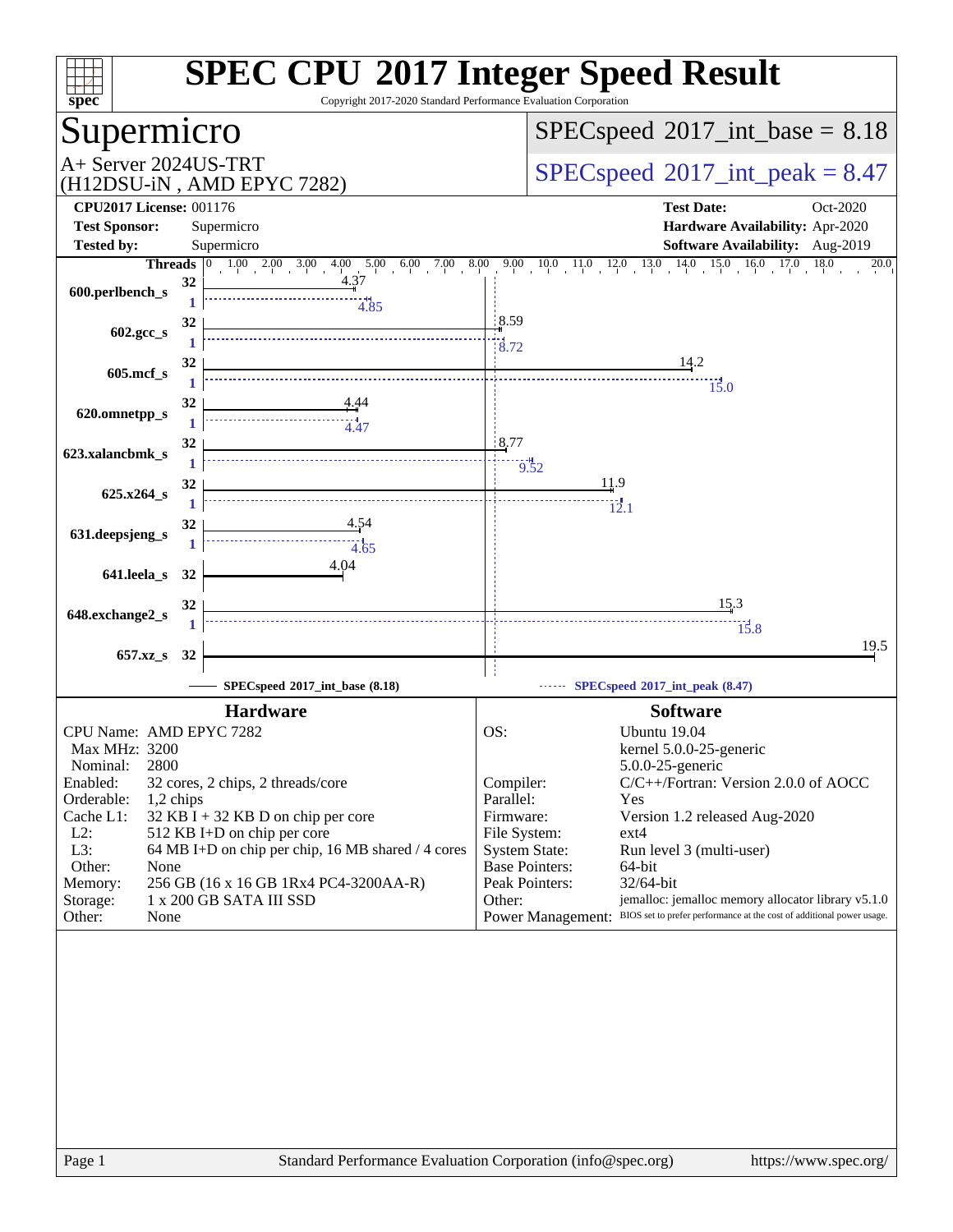

Copyright 2017-2020 Standard Performance Evaluation Corporation

### Supermicro

### $SPECspeed^{\circledcirc}2017\_int\_base = 8.18$  $SPECspeed^{\circledcirc}2017\_int\_base = 8.18$

(H12DSU-iN , AMD EPYC 7282)

 $A+$  Server 2024US-TRT  $SPEC speed@2017$  int peak = 8.47

**[CPU2017 License:](http://www.spec.org/auto/cpu2017/Docs/result-fields.html#CPU2017License)** 001176 **[Test Date:](http://www.spec.org/auto/cpu2017/Docs/result-fields.html#TestDate)** Oct-2020 **[Test Sponsor:](http://www.spec.org/auto/cpu2017/Docs/result-fields.html#TestSponsor)** Supermicro **[Hardware Availability:](http://www.spec.org/auto/cpu2017/Docs/result-fields.html#HardwareAvailability)** Apr-2020 **[Tested by:](http://www.spec.org/auto/cpu2017/Docs/result-fields.html#Testedby)** Supermicro **[Software Availability:](http://www.spec.org/auto/cpu2017/Docs/result-fields.html#SoftwareAvailability)** Aug-2019

#### **[Results Table](http://www.spec.org/auto/cpu2017/Docs/result-fields.html#ResultsTable)**

|                               | <b>Base</b>    |                |       |                |       |                |             | <b>Peak</b>    |                |              |                |              |                |              |
|-------------------------------|----------------|----------------|-------|----------------|-------|----------------|-------------|----------------|----------------|--------------|----------------|--------------|----------------|--------------|
| <b>Benchmark</b>              | <b>Threads</b> | <b>Seconds</b> | Ratio | <b>Seconds</b> | Ratio | <b>Seconds</b> | Ratio       | <b>Threads</b> | <b>Seconds</b> | <b>Ratio</b> | <b>Seconds</b> | <b>Ratio</b> | <b>Seconds</b> | <b>Ratio</b> |
| $600.$ perlbench $\mathsf{S}$ | 32             | 407            | 4.37  | 406            | 4.37  | 404            | 4.39        |                | 374            | 4.74         | 365            | 4.86         | 366            | 4.85         |
| $602.\text{gcc s}$            | 32             | 460            | 8.65  | 464            | 8.59  | 465            | 8.57        |                | 457            | 8.71         | 456            | 8.72         | 457            | 8.72         |
| $605$ .mcf s                  | 32             | 333            | 14.2  | 333            | 14.2  | 333            | 14.2        |                | 314            | 15.0         | 314            | <b>15.0</b>  | 314            | 15.0         |
| 620.omnetpp_s                 | 32             | 364            | 4.48  | 391            | 4.17  | 367            | 4.44        |                | 364            | 4.48         | 366            | 4.45         | 365            | 4.47         |
| 623.xalancbmk s               | 32             | 162            | 8.77  | 161            | 8.79  | 162            | 8.76        |                | 149            | 9.52         | 150            | 9.46         | 148            | 9.55         |
| 625.x264 s                    | 32             | 148            | 11.9  | 149            | 11.8  | 148            | <b>11.9</b> |                | 146            | 12.1         | 145            | 12.1         | 145            | 12.2         |
| 631.deepsjeng_s               | 32             | 316            | 4.54  | 315            | 4.54  | 316            | 4.53        |                | 308            | 4.65         | 310            | 4.63         | 308            | 4.66         |
| 641.leela s                   | 32             | 422            | 4.04  | 422            | 4.05  | 422            | 4.04        | 32             | 422            | 4.04         | 422            | 4.05         | 422            | 4.04         |
| 648.exchange2_s               | 32             | 192            | 15.3  | 192            | 15.3  | 192            | 15.3        |                | 185            | 15.9         | 185            | 15.8         | 186            | 15.8         |
| $657.xz$ s                    | 32             | 317            | 19.5  | 318            | 19.5  | <u>317</u>     | 19.5        | 32             | 317            | 19.5         | 318            | 19.5         | 317            | 19.5         |
| $SPECspeed*2017$ int base =   |                |                | 8.18  |                |       |                |             |                |                |              |                |              |                |              |

**[SPECspeed](http://www.spec.org/auto/cpu2017/Docs/result-fields.html#SPECspeed2017intpeak)[2017\\_int\\_peak =](http://www.spec.org/auto/cpu2017/Docs/result-fields.html#SPECspeed2017intpeak) 8.47**

Results appear in the [order in which they were run.](http://www.spec.org/auto/cpu2017/Docs/result-fields.html#RunOrder) Bold underlined text [indicates a median measurement](http://www.spec.org/auto/cpu2017/Docs/result-fields.html#Median).

#### **[Compiler Notes](http://www.spec.org/auto/cpu2017/Docs/result-fields.html#CompilerNotes)**

The AMD64 AOCC Compiler Suite is available at <http://developer.amd.com/amd-aocc/>

#### **[Submit Notes](http://www.spec.org/auto/cpu2017/Docs/result-fields.html#SubmitNotes)**

The config file option 'submit' was used. 'numactl' was used to bind copies to the cores. See the configuration file for details.

#### **[Operating System Notes](http://www.spec.org/auto/cpu2017/Docs/result-fields.html#OperatingSystemNotes)**

'ulimit -s unlimited' was used to set environment stack size 'ulimit -l 2097152' was used to set environment locked pages in memory limit

runcpu command invoked through numactl i.e.: numactl --interleave=all runcpu <etc>

Set dirty\_ratio=8 to limit dirty cache to 8% of memory Set swappiness=1 to swap only if necessary Set zone\_reclaim\_mode=1 to free local node memory and avoid remote memory sync then drop\_caches=3 to reset caches before invoking runcpu

dirty ratio, swappiness, zone reclaim mode and drop caches were all set using privileged echo (e.g. echo 1 > /proc/sys/vm/swappiness).

Transparent huge pages set to 'always' for this run (OS default)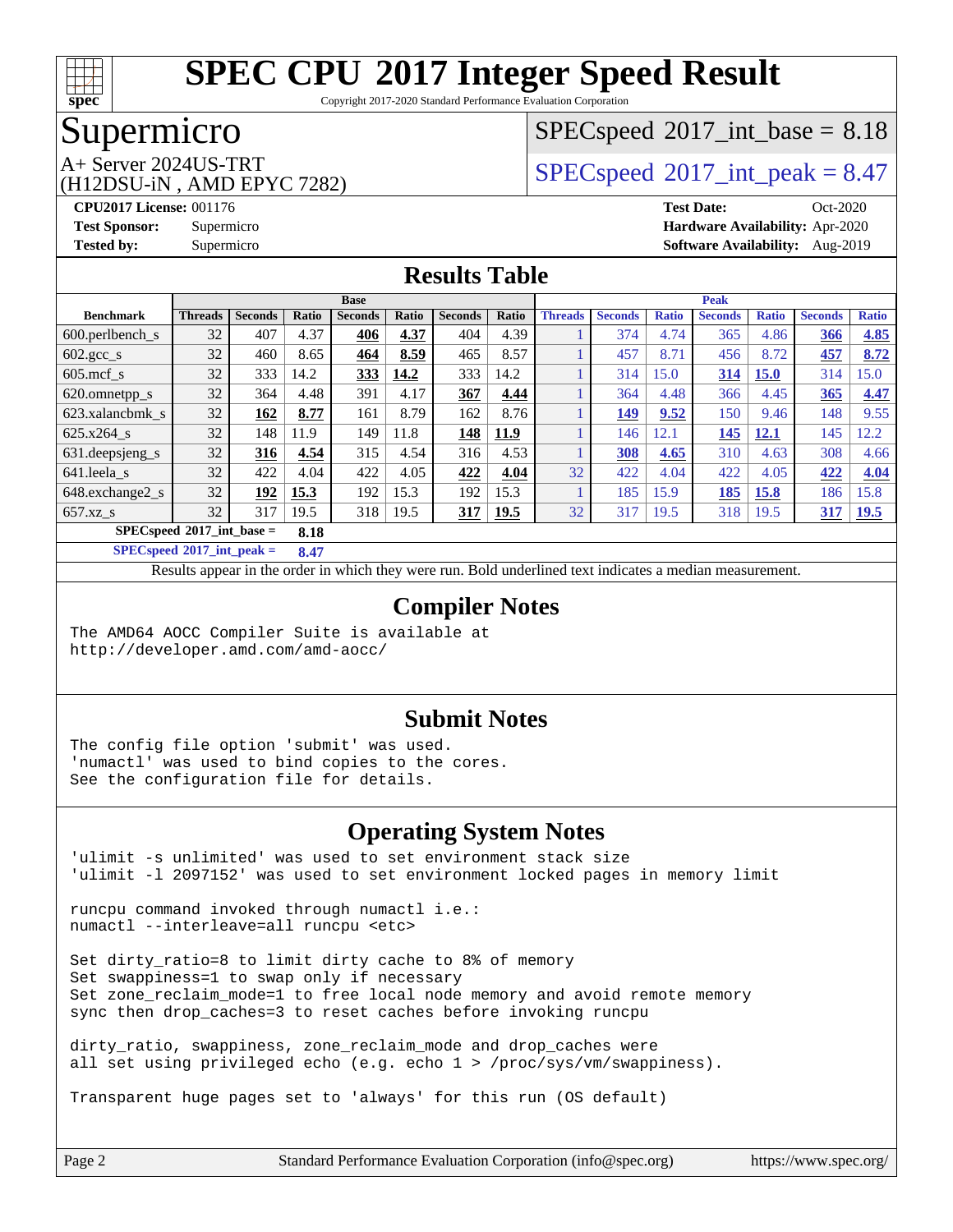

Copyright 2017-2020 Standard Performance Evaluation Corporation

### Supermicro

 $SPECspeed^{\circledcirc}2017\_int\_base = 8.18$  $SPECspeed^{\circledcirc}2017\_int\_base = 8.18$ 

(H12DSU-iN , AMD EPYC 7282)

A+ Server 2024US-TRT  $SPEC speed@2017$  int peak = 8.47

**[Tested by:](http://www.spec.org/auto/cpu2017/Docs/result-fields.html#Testedby)** Supermicro **Supermicro [Software Availability:](http://www.spec.org/auto/cpu2017/Docs/result-fields.html#SoftwareAvailability)** Aug-2019

**[CPU2017 License:](http://www.spec.org/auto/cpu2017/Docs/result-fields.html#CPU2017License)** 001176 **[Test Date:](http://www.spec.org/auto/cpu2017/Docs/result-fields.html#TestDate)** Oct-2020 **[Test Sponsor:](http://www.spec.org/auto/cpu2017/Docs/result-fields.html#TestSponsor)** Supermicro **[Hardware Availability:](http://www.spec.org/auto/cpu2017/Docs/result-fields.html#HardwareAvailability)** Apr-2020

#### **[Environment Variables Notes](http://www.spec.org/auto/cpu2017/Docs/result-fields.html#EnvironmentVariablesNotes)**

Environment variables set by runcpu before the start of the run: GOMP\_CPU\_AFFINITY = "0-63" LD\_LIBRARY\_PATH = "/home/cpu2017/amd\_speed\_aocc200\_rome\_C\_lib/64;/home/cpu2017/amd\_speed\_a occ200\_rome\_C\_lib/32:" MALLOC\_CONF = "retain:true" OMP\_DYNAMIC = "false" OMP\_SCHEDULE = "static" OMP\_STACKSIZE = "128M" OMP\_THREAD\_LIMIT = "64" Environment variables set by runcpu during the 600.perlbench\_s peak run: GOMP\_CPU\_AFFINITY = "0" Environment variables set by runcpu during the 602.gcc\_s peak run: GOMP\_CPU\_AFFINITY = "0" Environment variables set by runcpu during the 605.mcf\_s peak run: GOMP\_CPU\_AFFINITY = "0" Environment variables set by runcpu during the 620.omnetpp\_s peak run: GOMP\_CPU\_AFFINITY = "0" Environment variables set by runcpu during the 623.xalancbmk\_s peak run: GOMP\_CPU\_AFFINITY = "0" OMP\_STACKSIZE = "128M" Environment variables set by runcpu during the 625.x264\_s peak run: GOMP\_CPU\_AFFINITY = "0" Environment variables set by runcpu during the 631.deepsjeng\_s peak run: GOMP\_CPU\_AFFINITY = "0" Environment variables set by runcpu during the 648.exchange2\_s peak run: GOMP\_CPU\_AFFINITY = "0"

#### **[General Notes](http://www.spec.org/auto/cpu2017/Docs/result-fields.html#GeneralNotes)**

Binaries were compiled on a system with 2x AMD EPYC 7601 CPU + 512GB Memory using Fedora 26

NA: The test sponsor attests, as of date of publication, that CVE-2017-5754 (Meltdown) is mitigated in the system as tested and documented. Yes: The test sponsor attests, as of date of publication, that CVE-2017-5753 (Spectre variant 1) is mitigated in the system as tested and documented. Yes: The test sponsor attests, as of date of publication, that CVE-2017-5715 (Spectre variant 2)

**(Continued on next page)**

| Page 3 | Standard Performance Evaluation Corporation (info@spec.org) | https://www.spec.org/ |
|--------|-------------------------------------------------------------|-----------------------|
|        |                                                             |                       |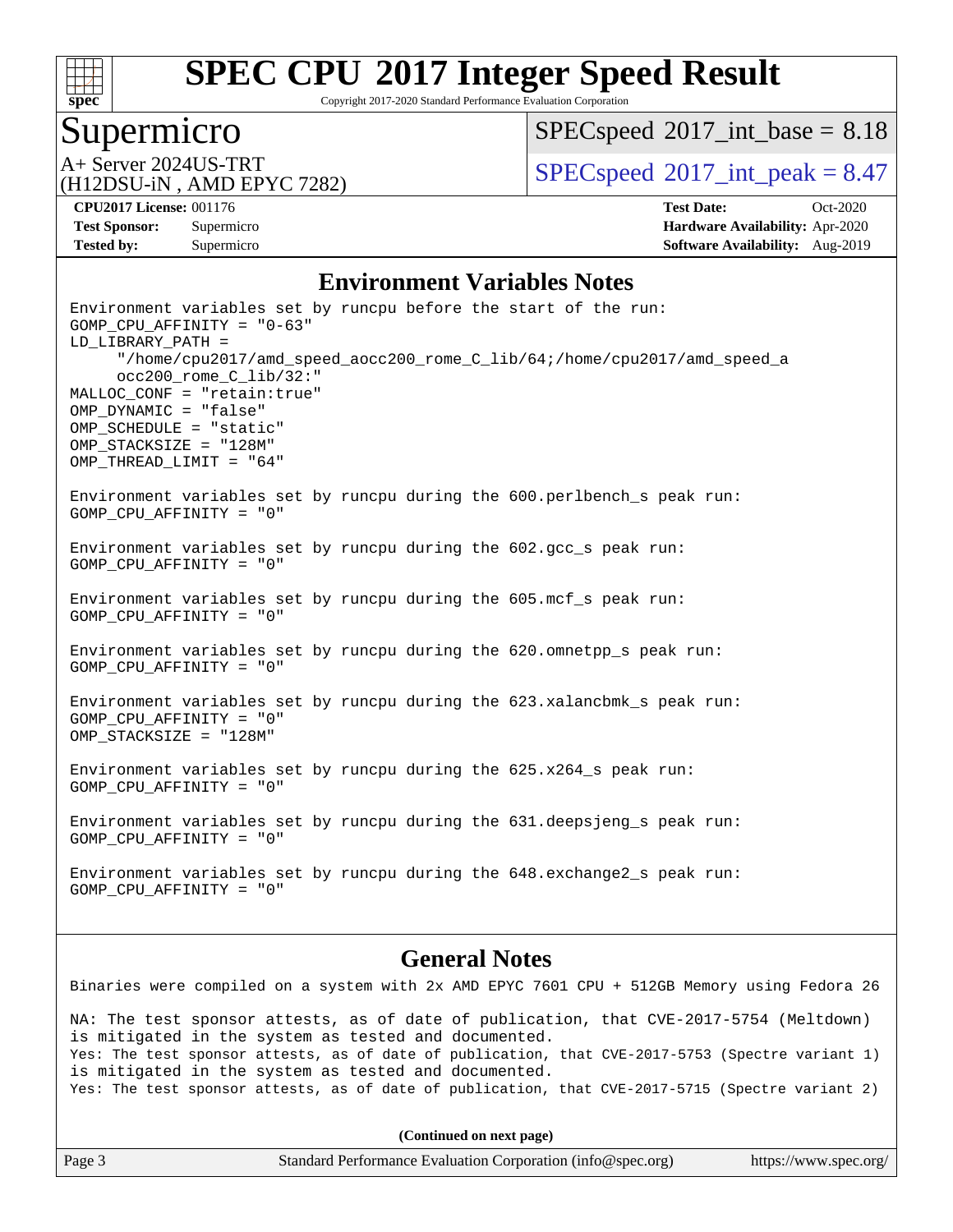

Copyright 2017-2020 Standard Performance Evaluation Corporation

### Supermicro

 $SPECspeed^{\circledcirc}2017\_int\_base = 8.18$  $SPECspeed^{\circledcirc}2017\_int\_base = 8.18$ 

(H12DSU-iN , AMD EPYC 7282)

 $A+$  Server 2024US-TRT  $SPEC speed@2017$  int peak = 8.47

**[CPU2017 License:](http://www.spec.org/auto/cpu2017/Docs/result-fields.html#CPU2017License)** 001176 **[Test Date:](http://www.spec.org/auto/cpu2017/Docs/result-fields.html#TestDate)** Oct-2020 **[Test Sponsor:](http://www.spec.org/auto/cpu2017/Docs/result-fields.html#TestSponsor)** Supermicro **[Hardware Availability:](http://www.spec.org/auto/cpu2017/Docs/result-fields.html#HardwareAvailability)** Apr-2020 **[Tested by:](http://www.spec.org/auto/cpu2017/Docs/result-fields.html#Testedby)** Supermicro **Supermicro [Software Availability:](http://www.spec.org/auto/cpu2017/Docs/result-fields.html#SoftwareAvailability)** Aug-2019

#### **[General Notes \(Continued\)](http://www.spec.org/auto/cpu2017/Docs/result-fields.html#GeneralNotes)**

is mitigated in the system as tested and documented.

jemalloc: configured and built with GCC v9.1.0 in Ubuntu 19.04 with -O3 -znver2 -flto jemalloc 5.1.0 is available here: <https://github.com/jemalloc/jemalloc/releases/download/5.1.0/jemalloc-5.1.0.tar.bz2>

#### **[Platform Notes](http://www.spec.org/auto/cpu2017/Docs/result-fields.html#PlatformNotes)**

Page 4 Standard Performance Evaluation Corporation [\(info@spec.org\)](mailto:info@spec.org) <https://www.spec.org/> BIOS Settings: Determinism Control = Manual Determinism Slider = Power cTDP Control = Manual cTDP = 150 Package Power Limit Control = Manual Package Power Limit = 150 APBDIS = 1 Sysinfo program /home/cpu2017/bin/sysinfo Rev: r6365 of 2019-08-21 295195f888a3d7edb1e6e46a485a0011 running on h12dsu Sat Oct 24 16:50:17 2020 SUT (System Under Test) info as seen by some common utilities. For more information on this section, see <https://www.spec.org/cpu2017/Docs/config.html#sysinfo> From /proc/cpuinfo model name : AMD EPYC 7282 16-Core Processor 2 "physical id"s (chips) 64 "processors" cores, siblings (Caution: counting these is hw and system dependent. The following excerpts from /proc/cpuinfo might not be reliable. Use with caution.) cpu cores : 16 siblings : 32 physical 0: cores 0 1 2 3 4 5 6 7 8 9 10 11 12 13 14 15 physical 1: cores 0 1 2 3 4 5 6 7 8 9 10 11 12 13 14 15 From lscpu: Architecture: x86\_64 CPU op-mode(s): 32-bit, 64-bit Byte Order: Little Endian Address sizes: 43 bits physical, 48 bits virtual  $CPU(s):$  64 On-line CPU(s) list: 0-63 Thread(s) per core: 2 Core(s) per socket: 16 **(Continued on next page)**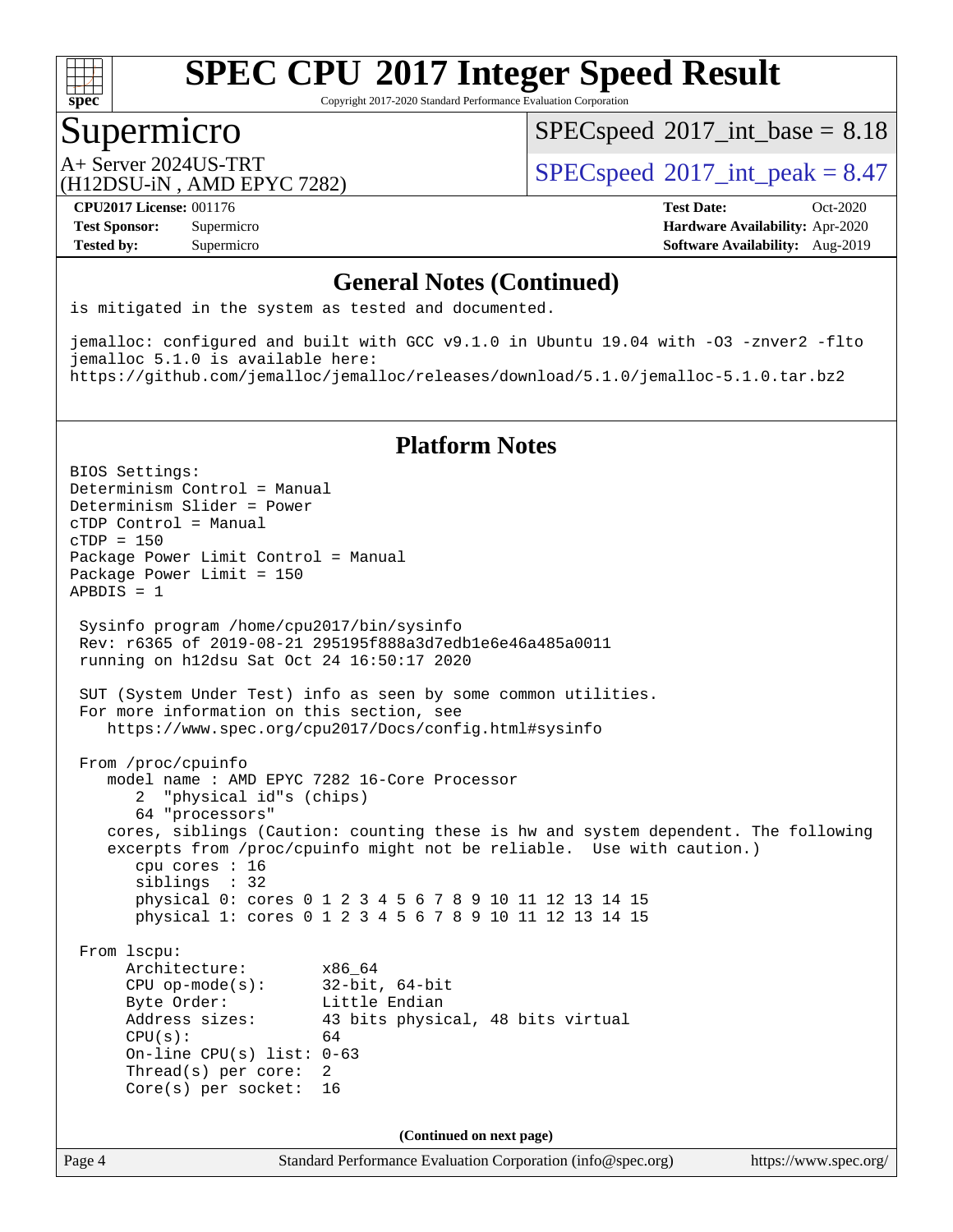

Copyright 2017-2020 Standard Performance Evaluation Corporation

## Supermicro

 $SPEC speed$ <sup>®</sup> $2017$ \_int\_base = 8.18

(H12DSU-iN , AMD EPYC 7282)

A+ Server 2024US-TRT  $\begin{array}{|l|l|}\n\hline\n\text{A+ Server 2024US-TRT}\n\hline\n\text{A+ DPSU} & \text{AMD FPVC 7282}\n\hline\n\end{array}$ 

**[Tested by:](http://www.spec.org/auto/cpu2017/Docs/result-fields.html#Testedby)** Supermicro **[Software Availability:](http://www.spec.org/auto/cpu2017/Docs/result-fields.html#SoftwareAvailability)** Aug-2019

**[CPU2017 License:](http://www.spec.org/auto/cpu2017/Docs/result-fields.html#CPU2017License)** 001176 **[Test Date:](http://www.spec.org/auto/cpu2017/Docs/result-fields.html#TestDate)** Oct-2020 **[Test Sponsor:](http://www.spec.org/auto/cpu2017/Docs/result-fields.html#TestSponsor)** Supermicro **[Hardware Availability:](http://www.spec.org/auto/cpu2017/Docs/result-fields.html#HardwareAvailability)** Apr-2020

#### **[Platform Notes \(Continued\)](http://www.spec.org/auto/cpu2017/Docs/result-fields.html#PlatformNotes)**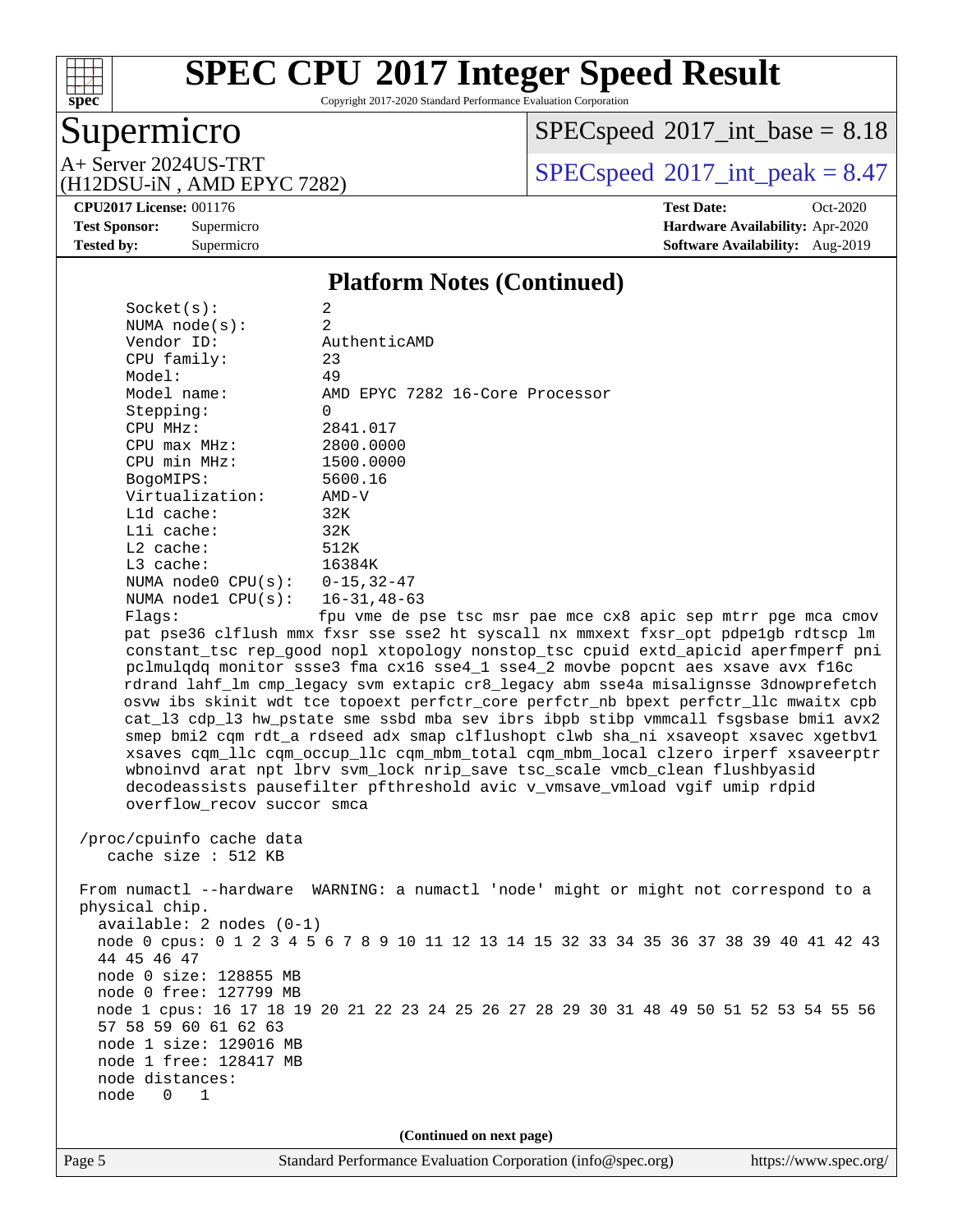

Copyright 2017-2020 Standard Performance Evaluation Corporation

### Supermicro

 $SPECspeed^{\circledcirc}2017\_int\_base = 8.18$  $SPECspeed^{\circledcirc}2017\_int\_base = 8.18$ 

(H12DSU-iN , AMD EPYC 7282)

 $A+$  Server 2024US-TRT  $SPEC speed@2017$  int peak = 8.47

**[Tested by:](http://www.spec.org/auto/cpu2017/Docs/result-fields.html#Testedby)** Supermicro **Supermicro [Software Availability:](http://www.spec.org/auto/cpu2017/Docs/result-fields.html#SoftwareAvailability)** Aug-2019

**[CPU2017 License:](http://www.spec.org/auto/cpu2017/Docs/result-fields.html#CPU2017License)** 001176 **[Test Date:](http://www.spec.org/auto/cpu2017/Docs/result-fields.html#TestDate)** Oct-2020 **[Test Sponsor:](http://www.spec.org/auto/cpu2017/Docs/result-fields.html#TestSponsor)** Supermicro **[Hardware Availability:](http://www.spec.org/auto/cpu2017/Docs/result-fields.html#HardwareAvailability)** Apr-2020

#### Page 6 Standard Performance Evaluation Corporation [\(info@spec.org\)](mailto:info@spec.org) <https://www.spec.org/> **[Platform Notes \(Continued\)](http://www.spec.org/auto/cpu2017/Docs/result-fields.html#PlatformNotes)** 0: 10 32 1: 32 10 From /proc/meminfo MemTotal: 264061068 kB HugePages\_Total: 0 Hugepagesize: 2048 kB /usr/bin/lsb\_release -d Ubuntu 19.04 From /etc/\*release\* /etc/\*version\* debian\_version: buster/sid os-release: NAME="Ubuntu" VERSION="19.04 (Disco Dingo)" ID=ubuntu ID\_LIKE=debian PRETTY\_NAME="Ubuntu 19.04" VERSION\_ID="19.04" HOME\_URL="<https://www.ubuntu.com/"> SUPPORT\_URL="<https://help.ubuntu.com/"> uname -a: Linux h12dsu 5.0.0-25-generic #26-Ubuntu SMP Thu Aug 1 12:04:58 UTC 2019 x86\_64 x86\_64 x86\_64 GNU/Linux Kernel self-reported vulnerability status: CVE-2018-3620 (L1 Terminal Fault): Not affected Microarchitectural Data Sampling: Not affected CVE-2017-5754 (Meltdown): Not affected CVE-2018-3639 (Speculative Store Bypass): Mitigation: Speculative Store Bypass disabled via prctl and seccomp CVE-2017-5753 (Spectre variant 1): Mitigation: usercopy/swapgs barriers and \_\_user pointer sanitization CVE-2017-5715 (Spectre variant 2): Mitigation: Full AMD retpoline, IBPB: conditional, IBRS\_FW, STIBP: conditional, RSB filling run-level 3 Oct 23 16:38 SPEC is set to: /home/cpu2017 Filesystem Type Size Used Avail Use% Mounted on /dev/sda2 ext4 183G 32G 142G 19% / From /sys/devices/virtual/dmi/id **(Continued on next page)**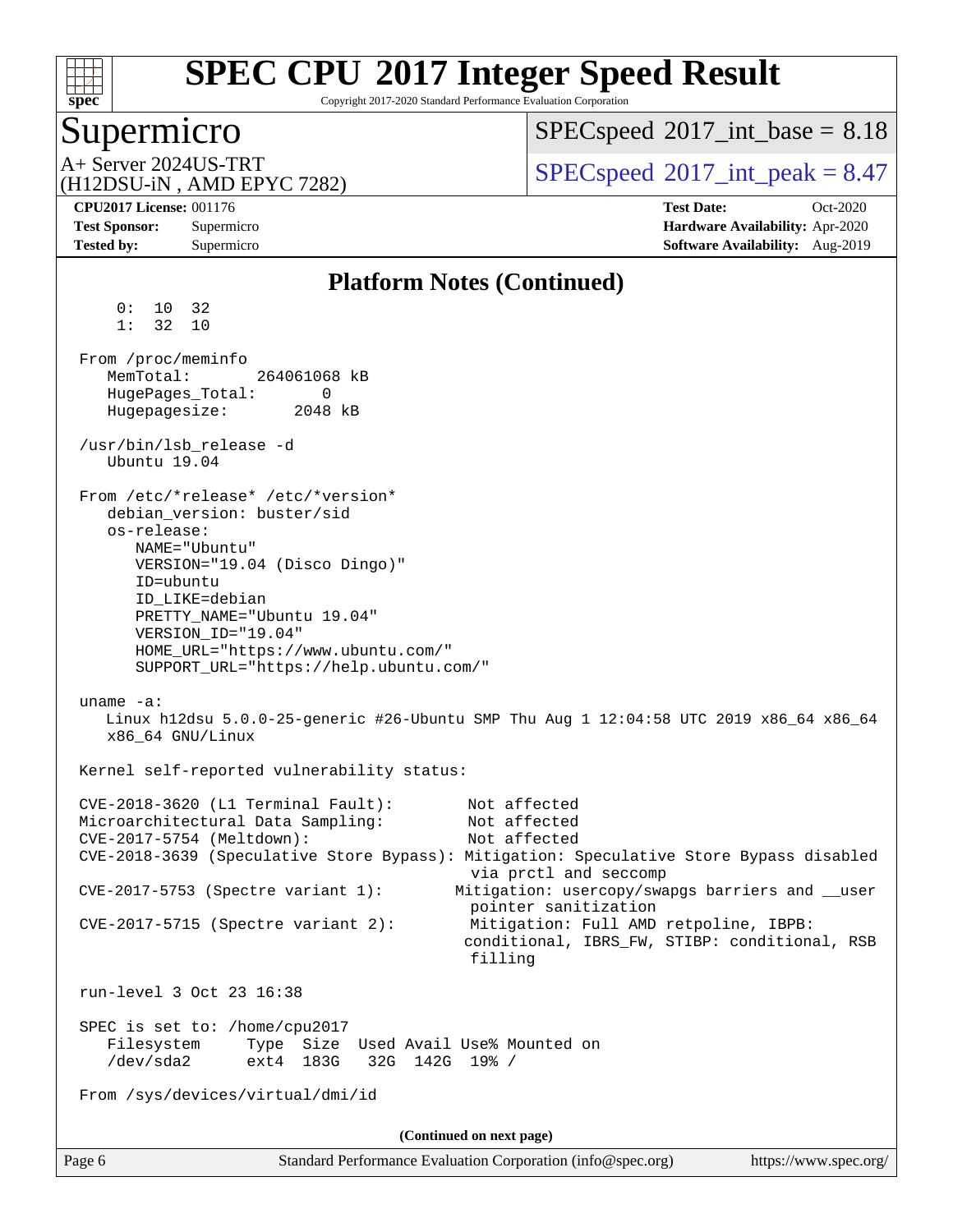

Copyright 2017-2020 Standard Performance Evaluation Corporation

### Supermicro

 $SPECspeed^{\circledcirc}2017\_int\_base = 8.18$  $SPECspeed^{\circledcirc}2017\_int\_base = 8.18$ 

(H12DSU-iN , AMD EPYC 7282)

 $A+$  Server 2024US-TRT  $SPEC speed@2017$  int peak = 8.47

**[Tested by:](http://www.spec.org/auto/cpu2017/Docs/result-fields.html#Testedby)** Supermicro **Supermicro [Software Availability:](http://www.spec.org/auto/cpu2017/Docs/result-fields.html#SoftwareAvailability)** Aug-2019

**[CPU2017 License:](http://www.spec.org/auto/cpu2017/Docs/result-fields.html#CPU2017License)** 001176 **[Test Date:](http://www.spec.org/auto/cpu2017/Docs/result-fields.html#TestDate)** Oct-2020 **[Test Sponsor:](http://www.spec.org/auto/cpu2017/Docs/result-fields.html#TestSponsor)** Supermicro **[Hardware Availability:](http://www.spec.org/auto/cpu2017/Docs/result-fields.html#HardwareAvailability)** Apr-2020

#### **[Platform Notes \(Continued\)](http://www.spec.org/auto/cpu2017/Docs/result-fields.html#PlatformNotes)**

 BIOS: American Megatrends Inc. 1.2 08/10/2020 Vendor: Supermicro Product: Super Server Serial: 0123456789

 Additional information from dmidecode follows. WARNING: Use caution when you interpret this section. The 'dmidecode' program reads system data which is "intended to allow hardware to be accurately determined", but the intent may not be met, as there are frequent changes to hardware, firmware, and the "DMTF SMBIOS" standard. Memory:

 16x NO DIMM Unknown 16x Samsung M393A2K40DB3-CWE 16 kB 1 rank 3200

(End of data from sysinfo program)

#### **[Compiler Version Notes](http://www.spec.org/auto/cpu2017/Docs/result-fields.html#CompilerVersionNotes)**

Page 7 Standard Performance Evaluation Corporation [\(info@spec.org\)](mailto:info@spec.org) <https://www.spec.org/> ============================================================================== C | 600.perlbench\_s(base, peak) 602.gcc\_s(base, peak) 605.mcf\_s(base, | peak)  $625.x264_s(base, peak)$   $657.xz_s(base, peak)$ ------------------------------------------------------------------------------ AOCC.LLVM.2.0.0.B191.2019\_07\_19 clang version 8.0.0 (CLANG: Jenkins AOCC\_2\_0\_0-Build#191) (based on LLVM AOCC.LLVM.2.0.0.B191.2019\_07\_19) Target: x86\_64-unknown-linux-gnu Thread model: posix InstalledDir: /sppo/dev/compilers/aocc-compiler-2.0.0/bin ------------------------------------------------------------------------------ ============================================================================== C++ | 623.xalancbmk\_s(peak) ------------------------------------------------------------------------------ AOCC.LLVM.2.0.0.B191.2019\_07\_19 clang version 8.0.0 (CLANG: Jenkins AOCC\_2\_0\_0-Build#191) (based on LLVM AOCC.LLVM.2.0.0.B191.2019\_07\_19) Target: i386-unknown-linux-gnu Thread model: posix InstalledDir: /sppo/dev/compilers/aocc-compiler-2.0.0/bin ------------------------------------------------------------------------------ ============================================================================== C++ | 620.omnetpp\_s(base, peak) 623.xalancbmk\_s(base) | 631.deepsjeng\_s(base, peak) 641.leela\_s(base, peak) ------------------------------------------------------------------------------ AOCC.LLVM.2.0.0.B191.2019\_07\_19 clang version 8.0.0 (CLANG: Jenkins AOCC\_2\_0\_0-Build#191) (based on LLVM AOCC.LLVM.2.0.0.B191.2019\_07\_19) Target: x86\_64-unknown-linux-gnu Thread model: posix **(Continued on next page)**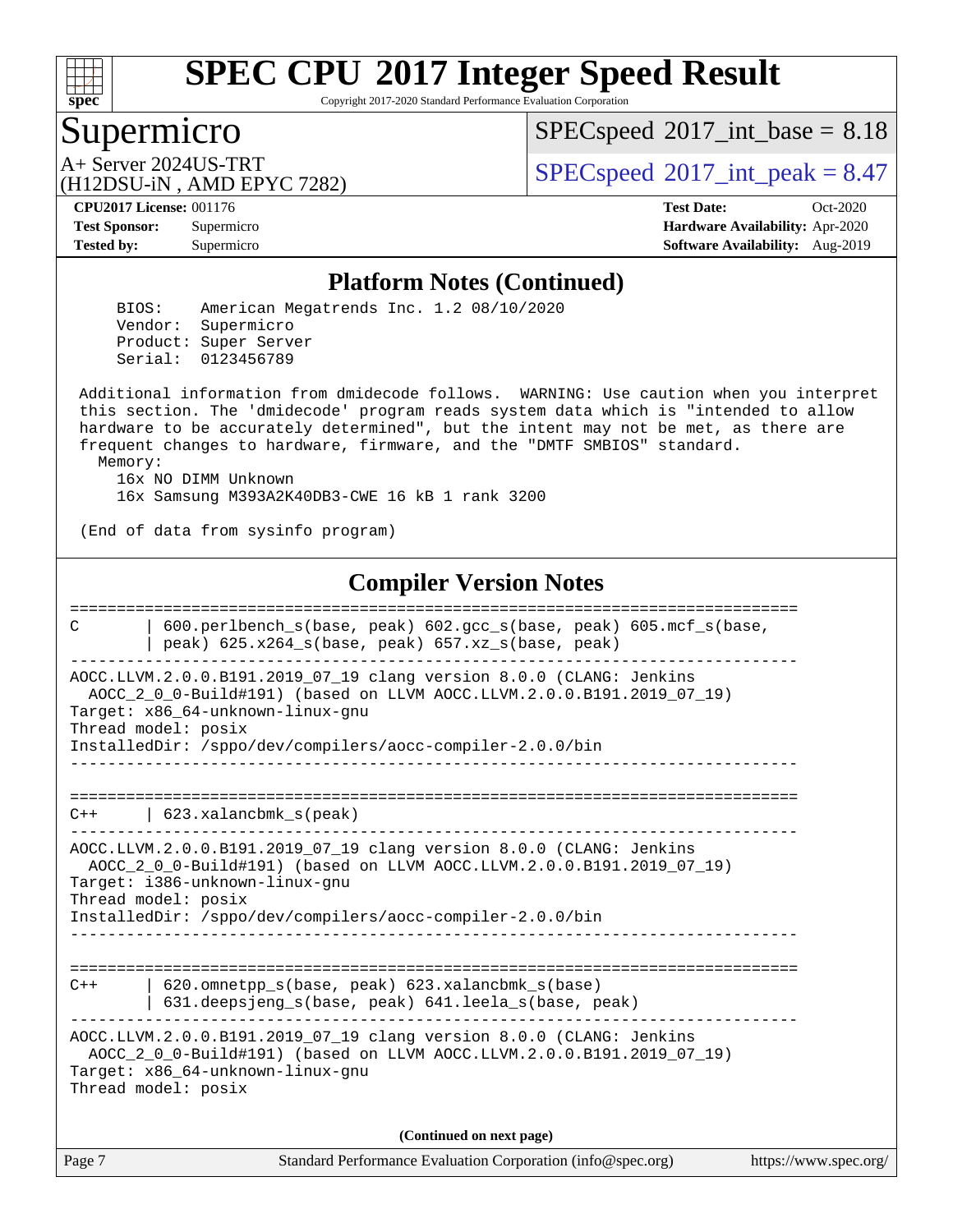

Copyright 2017-2020 Standard Performance Evaluation Corporation

### Supermicro

 $SPEC speed$ <sup>®</sup> $2017$ \_int\_base = 8.18

(H12DSU-iN , AMD EPYC 7282)

A+ Server 2024US-TRT  $SPEC speed \text{°}2017\_int\_peak = 8.47$ 

**[CPU2017 License:](http://www.spec.org/auto/cpu2017/Docs/result-fields.html#CPU2017License)** 001176 **[Test Date:](http://www.spec.org/auto/cpu2017/Docs/result-fields.html#TestDate)** Oct-2020 **[Test Sponsor:](http://www.spec.org/auto/cpu2017/Docs/result-fields.html#TestSponsor)** Supermicro **[Hardware Availability:](http://www.spec.org/auto/cpu2017/Docs/result-fields.html#HardwareAvailability)** Apr-2020 **[Tested by:](http://www.spec.org/auto/cpu2017/Docs/result-fields.html#Testedby)** Supermicro **[Software Availability:](http://www.spec.org/auto/cpu2017/Docs/result-fields.html#SoftwareAvailability)** Aug-2019

#### **[Compiler Version Notes \(Continued\)](http://www.spec.org/auto/cpu2017/Docs/result-fields.html#CompilerVersionNotes)**

| InstalledDir: /sppo/dev/compilers/aocc-compiler-2.0.0/bin                                                                                                                                                                                                            |
|----------------------------------------------------------------------------------------------------------------------------------------------------------------------------------------------------------------------------------------------------------------------|
| $C++$   623.xalancbmk_s(peak)                                                                                                                                                                                                                                        |
| AOCC.LLVM.2.0.0.B191.2019_07_19 clang version 8.0.0 (CLANG: Jenkins<br>AOCC_2_0_0-Build#191) (based on LLVM AOCC.LLVM.2.0.0.B191.2019_07_19)<br>Target: i386-unknown-linux-gnu<br>Thread model: posix<br>InstalledDir: /sppo/dev/compilers/aocc-compiler-2.0.0/bin   |
| 620.omnetpp_s(base, peak) 623.xalancbmk_s(base)<br>$C++$<br>631.deepsjeng_s(base, peak) 641.leela_s(base, peak)                                                                                                                                                      |
| AOCC.LLVM.2.0.0.B191.2019_07_19 clang version 8.0.0 (CLANG: Jenkins<br>AOCC 2 0 0-Build#191) (based on LLVM AOCC.LLVM.2.0.0.B191.2019 07 19)<br>Target: x86_64-unknown-linux-gnu<br>Thread model: posix<br>InstalledDir: /sppo/dev/compilers/aocc-compiler-2.0.0/bin |
| -------------------------------------<br>Fortran   648. exchange2_s(base, peak)                                                                                                                                                                                      |
| AOCC.LLVM.2.0.0.B191.2019_07_19 clang version 8.0.0 (CLANG: Jenkins<br>AOCC_2_0_0-Build#191) (based on LLVM AOCC.LLVM.2.0.0.B191.2019_07_19)<br>Target: x86 64-unknown-linux-gnu<br>Thread model: posix<br>InstalledDir: /sppo/dev/compilers/aocc-compiler-2.0.0/bin |

### **[Base Compiler Invocation](http://www.spec.org/auto/cpu2017/Docs/result-fields.html#BaseCompilerInvocation)**

[C benchmarks](http://www.spec.org/auto/cpu2017/Docs/result-fields.html#Cbenchmarks): [clang](http://www.spec.org/cpu2017/results/res2020q4/cpu2017-20201027-24307.flags.html#user_CCbase_clang-c)

[C++ benchmarks:](http://www.spec.org/auto/cpu2017/Docs/result-fields.html#CXXbenchmarks) [clang++](http://www.spec.org/cpu2017/results/res2020q4/cpu2017-20201027-24307.flags.html#user_CXXbase_clang-cpp)

[Fortran benchmarks](http://www.spec.org/auto/cpu2017/Docs/result-fields.html#Fortranbenchmarks): [flang](http://www.spec.org/cpu2017/results/res2020q4/cpu2017-20201027-24307.flags.html#user_FCbase_flang)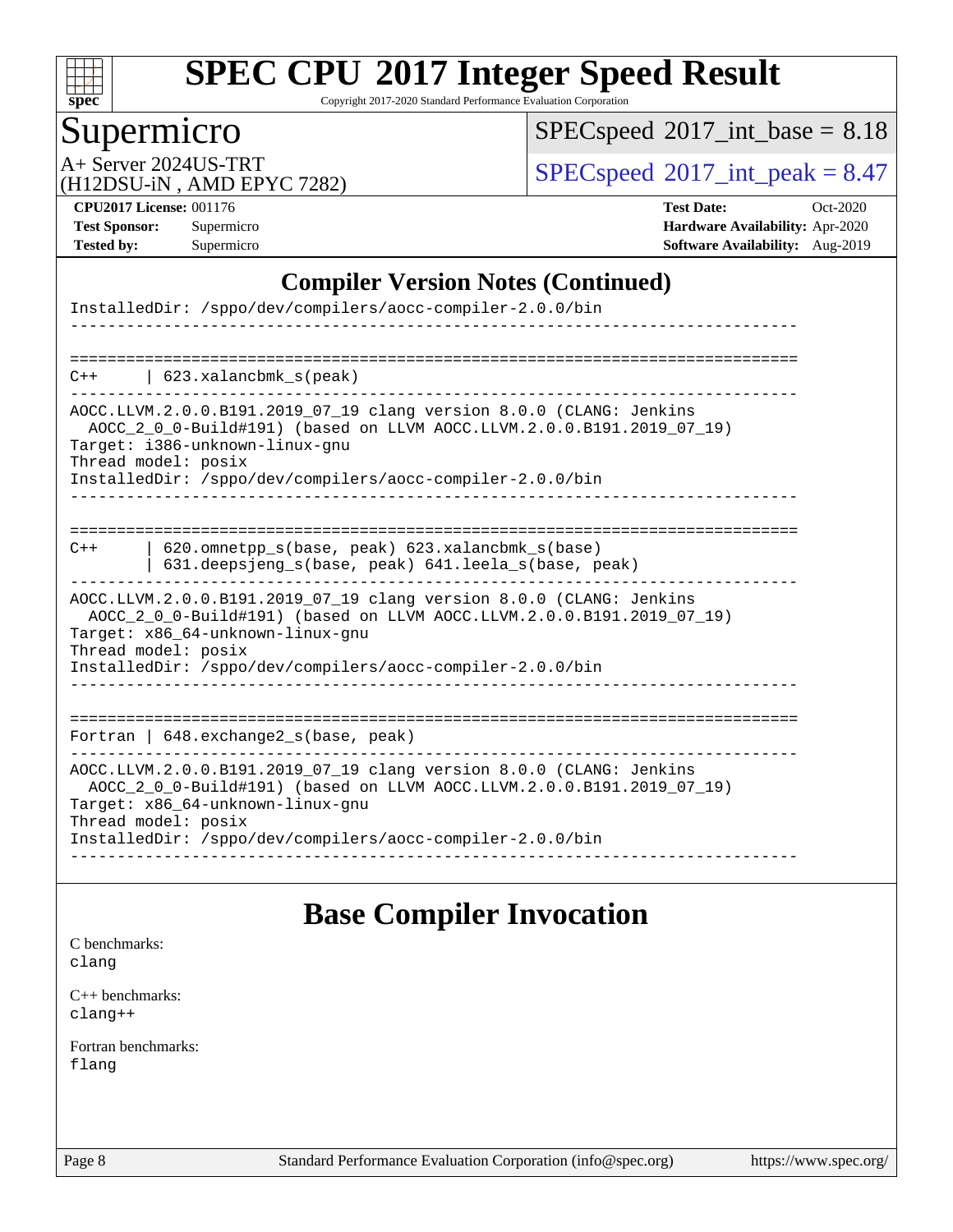

Copyright 2017-2020 Standard Performance Evaluation Corporation

### Supermicro

 $SPECspeed^{\circledcirc}2017\_int\_base = 8.18$  $SPECspeed^{\circledcirc}2017\_int\_base = 8.18$ 

(H12DSU-iN , AMD EPYC 7282)

A+ Server 2024US-TRT  $\begin{array}{|l|l|}\n\hline\n\text{A+Server 2024US-TRT}\n\hline\n\text{A-Server 3024US-TRT}\n\hline\n\end{array}$ 

**[Tested by:](http://www.spec.org/auto/cpu2017/Docs/result-fields.html#Testedby)** Supermicro **Supermicro [Software Availability:](http://www.spec.org/auto/cpu2017/Docs/result-fields.html#SoftwareAvailability)** Aug-2019

**[CPU2017 License:](http://www.spec.org/auto/cpu2017/Docs/result-fields.html#CPU2017License)** 001176 **[Test Date:](http://www.spec.org/auto/cpu2017/Docs/result-fields.html#TestDate)** Oct-2020 **[Test Sponsor:](http://www.spec.org/auto/cpu2017/Docs/result-fields.html#TestSponsor)** Supermicro **[Hardware Availability:](http://www.spec.org/auto/cpu2017/Docs/result-fields.html#HardwareAvailability)** Apr-2020

### **[Base Portability Flags](http://www.spec.org/auto/cpu2017/Docs/result-fields.html#BasePortabilityFlags)**

 600.perlbench\_s: [-DSPEC\\_LINUX\\_X64](http://www.spec.org/cpu2017/results/res2020q4/cpu2017-20201027-24307.flags.html#b600.perlbench_s_basePORTABILITY_DSPEC_LINUX_X64) [-DSPEC\\_LP64](http://www.spec.org/cpu2017/results/res2020q4/cpu2017-20201027-24307.flags.html#b600.perlbench_s_baseEXTRA_PORTABILITY_DSPEC_LP64)  $602.\text{gcc}\$ s:  $-DSPEC$  LP64 605.mcf\_s: [-DSPEC\\_LP64](http://www.spec.org/cpu2017/results/res2020q4/cpu2017-20201027-24307.flags.html#suite_baseEXTRA_PORTABILITY605_mcf_s_DSPEC_LP64) 620.omnetpp\_s: [-DSPEC\\_LP64](http://www.spec.org/cpu2017/results/res2020q4/cpu2017-20201027-24307.flags.html#suite_baseEXTRA_PORTABILITY620_omnetpp_s_DSPEC_LP64) 623.xalancbmk\_s: [-DSPEC\\_LINUX](http://www.spec.org/cpu2017/results/res2020q4/cpu2017-20201027-24307.flags.html#b623.xalancbmk_s_basePORTABILITY_DSPEC_LINUX) [-DSPEC\\_LP64](http://www.spec.org/cpu2017/results/res2020q4/cpu2017-20201027-24307.flags.html#suite_baseEXTRA_PORTABILITY623_xalancbmk_s_DSPEC_LP64) 625.x264\_s: [-DSPEC\\_LP64](http://www.spec.org/cpu2017/results/res2020q4/cpu2017-20201027-24307.flags.html#suite_baseEXTRA_PORTABILITY625_x264_s_DSPEC_LP64) 631.deepsjeng\_s: [-DSPEC\\_LP64](http://www.spec.org/cpu2017/results/res2020q4/cpu2017-20201027-24307.flags.html#suite_baseEXTRA_PORTABILITY631_deepsjeng_s_DSPEC_LP64) 641.leela\_s: [-DSPEC\\_LP64](http://www.spec.org/cpu2017/results/res2020q4/cpu2017-20201027-24307.flags.html#suite_baseEXTRA_PORTABILITY641_leela_s_DSPEC_LP64) 648.exchange2\_s: [-DSPEC\\_LP64](http://www.spec.org/cpu2017/results/res2020q4/cpu2017-20201027-24307.flags.html#suite_baseEXTRA_PORTABILITY648_exchange2_s_DSPEC_LP64) 657.xz\_s: [-DSPEC\\_LP64](http://www.spec.org/cpu2017/results/res2020q4/cpu2017-20201027-24307.flags.html#suite_baseEXTRA_PORTABILITY657_xz_s_DSPEC_LP64)

### **[Base Optimization Flags](http://www.spec.org/auto/cpu2017/Docs/result-fields.html#BaseOptimizationFlags)**

#### [C benchmarks](http://www.spec.org/auto/cpu2017/Docs/result-fields.html#Cbenchmarks):

```
-flto -Wl,-mllvm -Wl,-function-specialize
-Wl,-mllvm -Wl,-region-vectorize -Wl,-mllvm -Wl,-vector-library=LIBMVEC
-Wl,-mllvm -Wl,-reduce-array-computations=3 -O3 -ffast-math
-march=znver2 -fstruct-layout=3 -mllvm -unroll-threshold=50
-fremap-arrays -mllvm -function-specialize -mllvm -enable-gvn-hoist
-mllvm -reduce-array-computations=3 -mllvm -global-vectorize-slp
-mllvm -vector-library=LIBMVEC -mllvm -inline-threshold=1000
-flv-function-specialization -z muldefs -DSPEC_OPENMP -fopenmp
-fopenmp=libomp -lomp -lpthread -ldl -lmvec -lamdlibm -ljemalloc
-lflang
```
[C++ benchmarks:](http://www.spec.org/auto/cpu2017/Docs/result-fields.html#CXXbenchmarks)

```
-flto -Wl,-mllvm -Wl,-function-specialize
-Wl,-mllvm -Wl,-region-vectorize -Wl,-mllvm -Wl,-vector-library=LIBMVEC
-Wl,-mllvm -Wl,-reduce-array-computations=3
-Wl,-mllvm -Wl,-suppress-fmas -O3 -ffast-math -march=znver2
-mllvm -loop-unswitch-threshold=200000 -mllvm -vector-library=LIBMVEC
-mllvm -unroll-threshold=100 -flv-function-specialization
-mllvm -enable-partial-unswitch -z muldefs -DSPEC_OPENMP -fopenmp
-fopenmp=libomp -lomp -lpthread -ldl -lmvec -lamdlibm -ljemalloc
-lflang
```
#### [Fortran benchmarks](http://www.spec.org/auto/cpu2017/Docs/result-fields.html#Fortranbenchmarks):

```
-flto -Wl,-mllvm -Wl,-function-specialize
-Wl,-mllvm -Wl,-region-vectorize -Wl,-mllvm -Wl,-vector-library=LIBMVEC
-Wl,-mllvm -Wl,-reduce-array-computations=3 -ffast-math
-Wl,-mllvm -Wl,-inline-recursion=4 -Wl,-mllvm -Wl,-lsr-in-nested-loop
-Wl,-mllvm -Wl,-enable-iv-split -O3 -march=znver2 -funroll-loops
-Mrecursive -mllvm -vector-library=LIBMVEC -z muldefs
-mllvm -disable-indvar-simplify -mllvm -unroll-aggressive
```
**(Continued on next page)**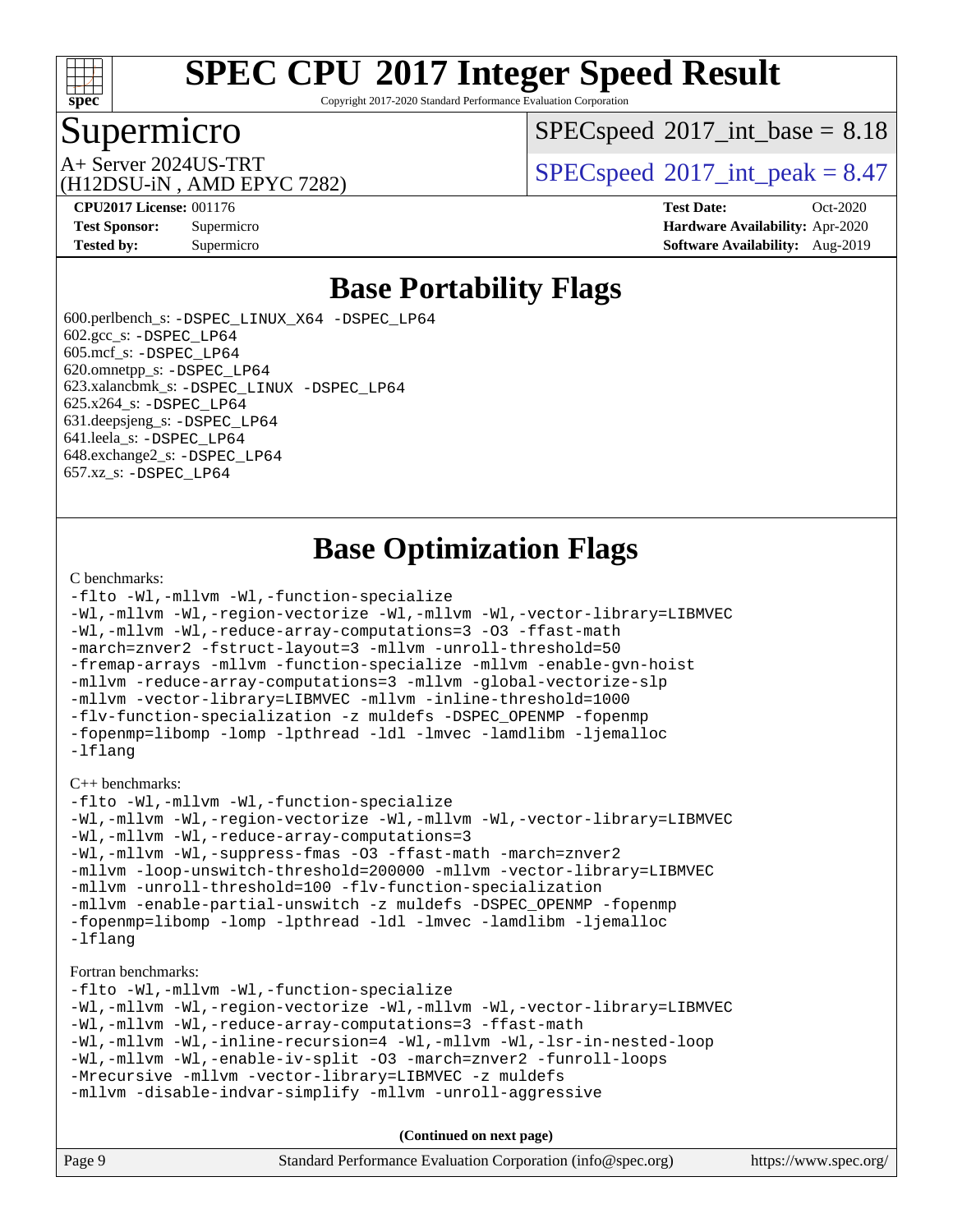

Copyright 2017-2020 Standard Performance Evaluation Corporation

### Supermicro

 $SPECspeed^{\circledcirc}2017\_int\_base = 8.18$  $SPECspeed^{\circledcirc}2017\_int\_base = 8.18$ 

(H12DSU-iN , AMD EPYC 7282)

 $A+$  Server 2024US-TRT  $SPEC speed@2017$  int peak = 8.47

**[Tested by:](http://www.spec.org/auto/cpu2017/Docs/result-fields.html#Testedby)** Supermicro **[Software Availability:](http://www.spec.org/auto/cpu2017/Docs/result-fields.html#SoftwareAvailability)** Aug-2019

**[CPU2017 License:](http://www.spec.org/auto/cpu2017/Docs/result-fields.html#CPU2017License)** 001176 **[Test Date:](http://www.spec.org/auto/cpu2017/Docs/result-fields.html#TestDate)** Oct-2020 **[Test Sponsor:](http://www.spec.org/auto/cpu2017/Docs/result-fields.html#TestSponsor)** Supermicro **[Hardware Availability:](http://www.spec.org/auto/cpu2017/Docs/result-fields.html#HardwareAvailability)** Apr-2020

### **[Base Optimization Flags \(Continued\)](http://www.spec.org/auto/cpu2017/Docs/result-fields.html#BaseOptimizationFlags)**

[Fortran benchmarks](http://www.spec.org/auto/cpu2017/Docs/result-fields.html#Fortranbenchmarks) (continued):

[-mllvm -unroll-threshold=150](http://www.spec.org/cpu2017/results/res2020q4/cpu2017-20201027-24307.flags.html#user_FCbase_F-unroll-threshold_3352736ce55666ed13437f5f5fd6693920e68d4dfd26bba42492bb1c46b6d7692ff5ba7bd4d2ebdab48d140ca981a39154ff0664b4d322a66fc3d1aafa4d7ffe) [-DSPEC\\_OPENMP](http://www.spec.org/cpu2017/results/res2020q4/cpu2017-20201027-24307.flags.html#suite_FCbase_DSPEC_OPENMP) [-fopenmp](http://www.spec.org/cpu2017/results/res2020q4/cpu2017-20201027-24307.flags.html#user_FCbase_aocc-fopenmp) [-fopenmp=libomp](http://www.spec.org/cpu2017/results/res2020q4/cpu2017-20201027-24307.flags.html#user_FCbase_aocc-fopenmp_3eb6ab80166bcc84161ff8c20c8d5bc344f88119f45620444596454f7d72e99b7a0ceefc2d1b4d190bd07306bbfdfc20f11f5a2dc69c9b03c72239f8406741c3) [-lomp](http://www.spec.org/cpu2017/results/res2020q4/cpu2017-20201027-24307.flags.html#user_FCbase_F-lomp) [-lpthread](http://www.spec.org/cpu2017/results/res2020q4/cpu2017-20201027-24307.flags.html#user_FCbase_F-lpthread) [-ldl](http://www.spec.org/cpu2017/results/res2020q4/cpu2017-20201027-24307.flags.html#user_FCbase_F-ldl) [-lmvec](http://www.spec.org/cpu2017/results/res2020q4/cpu2017-20201027-24307.flags.html#user_FCbase_F-lmvec) [-lamdlibm](http://www.spec.org/cpu2017/results/res2020q4/cpu2017-20201027-24307.flags.html#user_FCbase_F-lamdlibm) [-ljemalloc](http://www.spec.org/cpu2017/results/res2020q4/cpu2017-20201027-24307.flags.html#user_FCbase_jemalloc-lib) [-lflang](http://www.spec.org/cpu2017/results/res2020q4/cpu2017-20201027-24307.flags.html#user_FCbase_F-lflang)

### **[Base Other Flags](http://www.spec.org/auto/cpu2017/Docs/result-fields.html#BaseOtherFlags)**

[C benchmarks](http://www.spec.org/auto/cpu2017/Docs/result-fields.html#Cbenchmarks): [-Wno-return-type](http://www.spec.org/cpu2017/results/res2020q4/cpu2017-20201027-24307.flags.html#user_CCbase_F-Waocc-no-return-type)

[C++ benchmarks:](http://www.spec.org/auto/cpu2017/Docs/result-fields.html#CXXbenchmarks) [-Wno-return-type](http://www.spec.org/cpu2017/results/res2020q4/cpu2017-20201027-24307.flags.html#user_CXXbase_F-Waocc-no-return-type)

[Fortran benchmarks](http://www.spec.org/auto/cpu2017/Docs/result-fields.html#Fortranbenchmarks): [-Wno-return-type](http://www.spec.org/cpu2017/results/res2020q4/cpu2017-20201027-24307.flags.html#user_FCbase_F-Waocc-no-return-type)

### **[Peak Compiler Invocation](http://www.spec.org/auto/cpu2017/Docs/result-fields.html#PeakCompilerInvocation)**

[C benchmarks](http://www.spec.org/auto/cpu2017/Docs/result-fields.html#Cbenchmarks): [clang](http://www.spec.org/cpu2017/results/res2020q4/cpu2017-20201027-24307.flags.html#user_CCpeak_clang-c)

[C++ benchmarks:](http://www.spec.org/auto/cpu2017/Docs/result-fields.html#CXXbenchmarks) [clang++](http://www.spec.org/cpu2017/results/res2020q4/cpu2017-20201027-24307.flags.html#user_CXXpeak_clang-cpp)

[Fortran benchmarks](http://www.spec.org/auto/cpu2017/Docs/result-fields.html#Fortranbenchmarks): [flang](http://www.spec.org/cpu2017/results/res2020q4/cpu2017-20201027-24307.flags.html#user_FCpeak_flang)

### **[Peak Portability Flags](http://www.spec.org/auto/cpu2017/Docs/result-fields.html#PeakPortabilityFlags)**

 600.perlbench\_s: [-DSPEC\\_LINUX\\_X64](http://www.spec.org/cpu2017/results/res2020q4/cpu2017-20201027-24307.flags.html#b600.perlbench_s_peakPORTABILITY_DSPEC_LINUX_X64) [-DSPEC\\_LP64](http://www.spec.org/cpu2017/results/res2020q4/cpu2017-20201027-24307.flags.html#b600.perlbench_s_peakEXTRA_PORTABILITY_DSPEC_LP64) 602.gcc\_s: [-DSPEC\\_LP64](http://www.spec.org/cpu2017/results/res2020q4/cpu2017-20201027-24307.flags.html#suite_peakEXTRA_PORTABILITY602_gcc_s_DSPEC_LP64) 605.mcf\_s: [-DSPEC\\_LP64](http://www.spec.org/cpu2017/results/res2020q4/cpu2017-20201027-24307.flags.html#suite_peakEXTRA_PORTABILITY605_mcf_s_DSPEC_LP64) 620.omnetpp\_s: [-DSPEC\\_LP64](http://www.spec.org/cpu2017/results/res2020q4/cpu2017-20201027-24307.flags.html#suite_peakEXTRA_PORTABILITY620_omnetpp_s_DSPEC_LP64) 623.xalancbmk\_s: [-DSPEC\\_LINUX](http://www.spec.org/cpu2017/results/res2020q4/cpu2017-20201027-24307.flags.html#b623.xalancbmk_s_peakPORTABILITY_DSPEC_LINUX) [-D\\_FILE\\_OFFSET\\_BITS=64](http://www.spec.org/cpu2017/results/res2020q4/cpu2017-20201027-24307.flags.html#user_peakEXTRA_PORTABILITY623_xalancbmk_s_F-D_FILE_OFFSET_BITS_5ae949a99b284ddf4e95728d47cb0843d81b2eb0e18bdfe74bbf0f61d0b064f4bda2f10ea5eb90e1dcab0e84dbc592acfc5018bc955c18609f94ddb8d550002c) 625.x264\_s: [-DSPEC\\_LP64](http://www.spec.org/cpu2017/results/res2020q4/cpu2017-20201027-24307.flags.html#suite_peakEXTRA_PORTABILITY625_x264_s_DSPEC_LP64) 631.deepsjeng\_s: [-DSPEC\\_LP64](http://www.spec.org/cpu2017/results/res2020q4/cpu2017-20201027-24307.flags.html#suite_peakEXTRA_PORTABILITY631_deepsjeng_s_DSPEC_LP64) 641.leela\_s: [-DSPEC\\_LP64](http://www.spec.org/cpu2017/results/res2020q4/cpu2017-20201027-24307.flags.html#suite_peakEXTRA_PORTABILITY641_leela_s_DSPEC_LP64) 648.exchange2\_s: [-DSPEC\\_LP64](http://www.spec.org/cpu2017/results/res2020q4/cpu2017-20201027-24307.flags.html#suite_peakEXTRA_PORTABILITY648_exchange2_s_DSPEC_LP64) 657.xz\_s: [-DSPEC\\_LP64](http://www.spec.org/cpu2017/results/res2020q4/cpu2017-20201027-24307.flags.html#suite_peakEXTRA_PORTABILITY657_xz_s_DSPEC_LP64)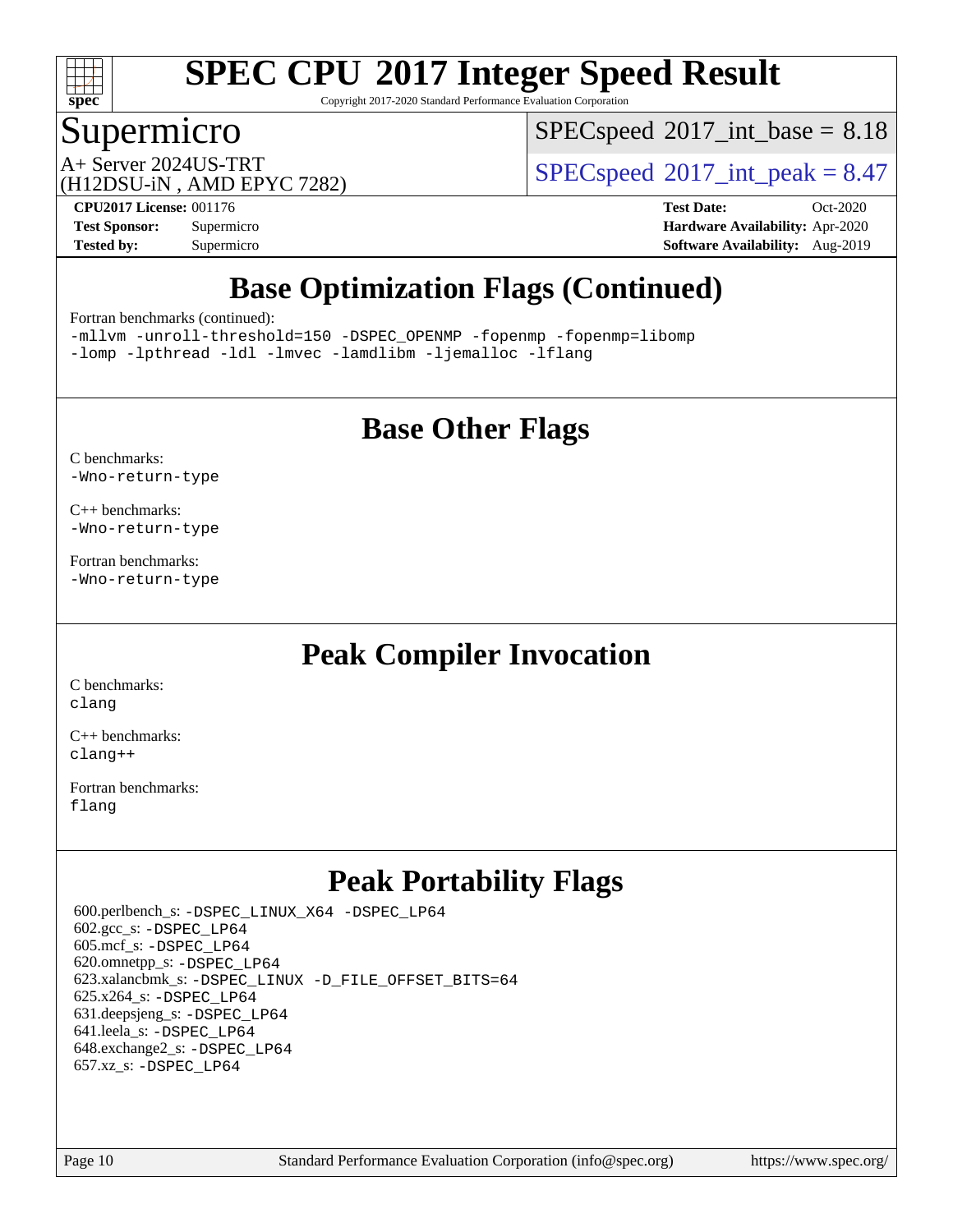

Copyright 2017-2020 Standard Performance Evaluation Corporation

### Supermicro

 $SPECspeed^{\circledcirc}2017\_int\_base = 8.18$  $SPECspeed^{\circledcirc}2017\_int\_base = 8.18$ 

(H12DSU-iN , AMD EPYC 7282)

 $A+$  Server 2024US-TRT  $SPEC speed@2017$  int peak = 8.47

**[CPU2017 License:](http://www.spec.org/auto/cpu2017/Docs/result-fields.html#CPU2017License)** 001176 **[Test Date:](http://www.spec.org/auto/cpu2017/Docs/result-fields.html#TestDate)** Oct-2020 **[Test Sponsor:](http://www.spec.org/auto/cpu2017/Docs/result-fields.html#TestSponsor)** Supermicro **[Hardware Availability:](http://www.spec.org/auto/cpu2017/Docs/result-fields.html#HardwareAvailability)** Apr-2020 **[Tested by:](http://www.spec.org/auto/cpu2017/Docs/result-fields.html#Testedby)** Supermicro **[Software Availability:](http://www.spec.org/auto/cpu2017/Docs/result-fields.html#SoftwareAvailability)** Aug-2019

### **[Peak Optimization Flags](http://www.spec.org/auto/cpu2017/Docs/result-fields.html#PeakOptimizationFlags)**

```
C benchmarks:
```
 600.perlbench\_s: [-flto](http://www.spec.org/cpu2017/results/res2020q4/cpu2017-20201027-24307.flags.html#user_peakCOPTIMIZELDFLAGS600_perlbench_s_aocc-flto) [-Wl,-mllvm -Wl,-function-specialize](http://www.spec.org/cpu2017/results/res2020q4/cpu2017-20201027-24307.flags.html#user_peakLDFLAGS600_perlbench_s_F-function-specialize_7e7e661e57922243ee67c9a1251cb8910e607325179a0ce7f2884e09a6f5d4a5ef0ae4f37e8a2a11c95fc48e931f06dc2b6016f14b511fcb441e048bef1b065a) [-Wl,-mllvm -Wl,-region-vectorize](http://www.spec.org/cpu2017/results/res2020q4/cpu2017-20201027-24307.flags.html#user_peakLDFLAGS600_perlbench_s_F-region-vectorize_fb6c6b5aa293c88efc6c7c2b52b20755e943585b1fe8658c35afef78727fff56e1a56891413c30e36b8e2a6f9a71126986319243e80eb6110b78b288f533c52b) [-Wl,-mllvm -Wl,-vector-library=LIBMVEC](http://www.spec.org/cpu2017/results/res2020q4/cpu2017-20201027-24307.flags.html#user_peakLDFLAGS600_perlbench_s_F-use-vector-library_0a14b27fae317f283640384a31f7bfcc2bd4c1d0b5cfc618a3a430800c9b20217b00f61303eff223a3251b4f06ffbc9739dc5296db9d1fbb9ad24a3939d86d66) [-Wl,-mllvm -Wl,-reduce-array-computations=3](http://www.spec.org/cpu2017/results/res2020q4/cpu2017-20201027-24307.flags.html#user_peakLDFLAGS600_perlbench_s_F-reduce-array-computations_b882aefe7a5dda4e33149f6299762b9a720dace3e498e13756f4c04e5a19edf5315c1f3993de2e61ec41e8c206231f84e05da7040e1bb5d69ba27d10a12507e4) [-fprofile-instr-generate](http://www.spec.org/cpu2017/results/res2020q4/cpu2017-20201027-24307.flags.html#user_peakPASS1_CFLAGSPASS1_LDFLAGS600_perlbench_s_F-fprofile-instr-generate)(pass 1) [-fprofile-instr-use](http://www.spec.org/cpu2017/results/res2020q4/cpu2017-20201027-24307.flags.html#user_peakPASS2_CFLAGSPASS2_LDFLAGS600_perlbench_s_F-fprofile-instr-use)(pass 2) [-Ofast](http://www.spec.org/cpu2017/results/res2020q4/cpu2017-20201027-24307.flags.html#user_peakCOPTIMIZE600_perlbench_s_aocc-Ofast) [-march=znver2](http://www.spec.org/cpu2017/results/res2020q4/cpu2017-20201027-24307.flags.html#user_peakCOPTIMIZE600_perlbench_s_aocc-march_3e2e19cff2eeef60c5d90b059483627c9ea47eca6d66670dbd53f9185f6439e27eb5e104cf773e9e8ab18c8842ce63e461a3e948d0214bd567ef3ade411bf467) [-mno-sse4a](http://www.spec.org/cpu2017/results/res2020q4/cpu2017-20201027-24307.flags.html#user_peakCOPTIMIZE600_perlbench_s_F-mno-sse4a) [-fstruct-layout=5](http://www.spec.org/cpu2017/results/res2020q4/cpu2017-20201027-24307.flags.html#user_peakCOPTIMIZE600_perlbench_s_F-struct-layout_0de9d3561e9f54a54e0843cce081bd13a08ab3e9a82696f3346606c2e11360c37113781019b02fa128d9f650e68f1ffd209bab5c3a026c1ad23e4e7f60646b23) [-mllvm -vectorize-memory-aggressively](http://www.spec.org/cpu2017/results/res2020q4/cpu2017-20201027-24307.flags.html#user_peakCOPTIMIZE600_perlbench_s_F-vectorize-memory-aggressively_24b72a4417f50ade9e698c5b3bed87ab456cc6fc8ec6439480cb84f36ad6a3975af6e87206dea402e3871a1464ff3d60bc798e0250f330177ba629a260df1857) [-mllvm -function-specialize](http://www.spec.org/cpu2017/results/res2020q4/cpu2017-20201027-24307.flags.html#user_peakCOPTIMIZE600_perlbench_s_F-function-specialize_233b3bdba86027f1b094368157e481c5bc59f40286dc25bfadc1858dcd5745c24fd30d5f188710db7fea399bcc9f44a80b3ce3aacc70a8870250c3ae5e1f35b8) [-mllvm -enable-gvn-hoist](http://www.spec.org/cpu2017/results/res2020q4/cpu2017-20201027-24307.flags.html#user_peakCOPTIMIZE600_perlbench_s_F-enable-gvn-hoist_e5856354646dd6ca1333a0ad99b817e4cf8932b91b82809fd8fd47ceff7b22a89eba5c98fd3e3fa5200368fd772cec3dd56abc3c8f7b655a71b9f9848dddedd5) [-mllvm -unroll-threshold=50](http://www.spec.org/cpu2017/results/res2020q4/cpu2017-20201027-24307.flags.html#user_peakCOPTIMIZE600_perlbench_s_F-unroll-threshold_458874500b2c105d6d5cb4d7a611c40e2b16e9e3d26b355fea72d644c3673b4de4b3932662f0ed3dbec75c491a13da2d2ca81180bd779dc531083ef1e1e549dc) [-fremap-arrays](http://www.spec.org/cpu2017/results/res2020q4/cpu2017-20201027-24307.flags.html#user_peakCOPTIMIZE600_perlbench_s_F-fremap-arrays) [-mllvm -vector-library=LIBMVEC](http://www.spec.org/cpu2017/results/res2020q4/cpu2017-20201027-24307.flags.html#user_peakCOPTIMIZE600_perlbench_s_F-use-vector-library_e584e20b4f7ec96aa109254b65d8e01d864f3d68580371b9d93ed7c338191d4cfce20c3c864632264effc6bbe4c7c38153d02096a342ee92501c4a53204a7871) [-mllvm -reduce-array-computations=3](http://www.spec.org/cpu2017/results/res2020q4/cpu2017-20201027-24307.flags.html#user_peakCOPTIMIZE600_perlbench_s_F-reduce-array-computations_aceadb8604558b566e0e3a0d7a3c1533923dd1fa0889614e16288028922629a28d5695c24d3b3be4306b1e311c54317dfffe3a2e57fbcaabc737a1798de39145) [-mllvm -global-vectorize-slp](http://www.spec.org/cpu2017/results/res2020q4/cpu2017-20201027-24307.flags.html#user_peakCOPTIMIZE600_perlbench_s_F-global-vectorize-slp_a3935e8627af4ced727033b1ffd4db27f4d541a363d28d82bf4c2925fb3a0fd4115d6e42d13a2829f9e024d6608eb67a85cb49770f2da5c5ac8dbc737afad603) [-mllvm -inline-threshold=1000](http://www.spec.org/cpu2017/results/res2020q4/cpu2017-20201027-24307.flags.html#user_peakCOPTIMIZE600_perlbench_s_dragonegg-llvm-inline-threshold_b7832241b0a6397e4ecdbaf0eb7defdc10f885c2a282fa3240fdc99844d543fda39cf8a4a9dccf68cf19b5438ac3b455264f478df15da0f4988afa40d8243bab) [-flv-function-specialization](http://www.spec.org/cpu2017/results/res2020q4/cpu2017-20201027-24307.flags.html#user_peakCOPTIMIZE600_perlbench_s_F-flv-function-specialization) [-DSPEC\\_OPENMP](http://www.spec.org/cpu2017/results/res2020q4/cpu2017-20201027-24307.flags.html#suite_peakEXTRA_OPTIMIZE600_perlbench_s_DSPEC_OPENMP) [-fopenmp](http://www.spec.org/cpu2017/results/res2020q4/cpu2017-20201027-24307.flags.html#user_peakEXTRA_OPTIMIZE600_perlbench_s_aocc-fopenmp) [-lmvec](http://www.spec.org/cpu2017/results/res2020q4/cpu2017-20201027-24307.flags.html#user_peakEXTRA_LIBSMATH_LIBS600_perlbench_s_F-lmvec) [-lamdlibm](http://www.spec.org/cpu2017/results/res2020q4/cpu2017-20201027-24307.flags.html#user_peakEXTRA_LIBSMATH_LIBS600_perlbench_s_F-lamdlibm) [-fopenmp=libomp](http://www.spec.org/cpu2017/results/res2020q4/cpu2017-20201027-24307.flags.html#user_peakEXTRA_LIBS600_perlbench_s_aocc-fopenmp_3eb6ab80166bcc84161ff8c20c8d5bc344f88119f45620444596454f7d72e99b7a0ceefc2d1b4d190bd07306bbfdfc20f11f5a2dc69c9b03c72239f8406741c3) [-lomp](http://www.spec.org/cpu2017/results/res2020q4/cpu2017-20201027-24307.flags.html#user_peakEXTRA_LIBS600_perlbench_s_F-lomp) [-lpthread](http://www.spec.org/cpu2017/results/res2020q4/cpu2017-20201027-24307.flags.html#user_peakEXTRA_LIBS600_perlbench_s_F-lpthread) [-ldl](http://www.spec.org/cpu2017/results/res2020q4/cpu2017-20201027-24307.flags.html#user_peakEXTRA_LIBS600_perlbench_s_F-ldl) [-ljemalloc](http://www.spec.org/cpu2017/results/res2020q4/cpu2017-20201027-24307.flags.html#user_peakEXTRA_LIBS600_perlbench_s_jemalloc-lib) [-lflang](http://www.spec.org/cpu2017/results/res2020q4/cpu2017-20201027-24307.flags.html#user_peakEXTRA_LIBS600_perlbench_s_F-lflang) 602.gcc\_s: [-flto](http://www.spec.org/cpu2017/results/res2020q4/cpu2017-20201027-24307.flags.html#user_peakCOPTIMIZELDFLAGS602_gcc_s_aocc-flto) [-Wl,-mllvm -Wl,-function-specialize](http://www.spec.org/cpu2017/results/res2020q4/cpu2017-20201027-24307.flags.html#user_peakLDFLAGS602_gcc_s_F-function-specialize_7e7e661e57922243ee67c9a1251cb8910e607325179a0ce7f2884e09a6f5d4a5ef0ae4f37e8a2a11c95fc48e931f06dc2b6016f14b511fcb441e048bef1b065a) [-Wl,-mllvm -Wl,-region-vectorize](http://www.spec.org/cpu2017/results/res2020q4/cpu2017-20201027-24307.flags.html#user_peakLDFLAGS602_gcc_s_F-region-vectorize_fb6c6b5aa293c88efc6c7c2b52b20755e943585b1fe8658c35afef78727fff56e1a56891413c30e36b8e2a6f9a71126986319243e80eb6110b78b288f533c52b) [-Wl,-mllvm -Wl,-vector-library=LIBMVEC](http://www.spec.org/cpu2017/results/res2020q4/cpu2017-20201027-24307.flags.html#user_peakLDFLAGS602_gcc_s_F-use-vector-library_0a14b27fae317f283640384a31f7bfcc2bd4c1d0b5cfc618a3a430800c9b20217b00f61303eff223a3251b4f06ffbc9739dc5296db9d1fbb9ad24a3939d86d66) [-Wl,-mllvm -Wl,-reduce-array-computations=3](http://www.spec.org/cpu2017/results/res2020q4/cpu2017-20201027-24307.flags.html#user_peakLDFLAGS602_gcc_s_F-reduce-array-computations_b882aefe7a5dda4e33149f6299762b9a720dace3e498e13756f4c04e5a19edf5315c1f3993de2e61ec41e8c206231f84e05da7040e1bb5d69ba27d10a12507e4) [-Ofast](http://www.spec.org/cpu2017/results/res2020q4/cpu2017-20201027-24307.flags.html#user_peakCOPTIMIZE602_gcc_s_aocc-Ofast) [-march=znver2](http://www.spec.org/cpu2017/results/res2020q4/cpu2017-20201027-24307.flags.html#user_peakCOPTIMIZE602_gcc_s_aocc-march_3e2e19cff2eeef60c5d90b059483627c9ea47eca6d66670dbd53f9185f6439e27eb5e104cf773e9e8ab18c8842ce63e461a3e948d0214bd567ef3ade411bf467) [-mno-sse4a](http://www.spec.org/cpu2017/results/res2020q4/cpu2017-20201027-24307.flags.html#user_peakCOPTIMIZE602_gcc_s_F-mno-sse4a) [-fstruct-layout=5](http://www.spec.org/cpu2017/results/res2020q4/cpu2017-20201027-24307.flags.html#user_peakCOPTIMIZE602_gcc_s_F-struct-layout_0de9d3561e9f54a54e0843cce081bd13a08ab3e9a82696f3346606c2e11360c37113781019b02fa128d9f650e68f1ffd209bab5c3a026c1ad23e4e7f60646b23) [-mllvm -vectorize-memory-aggressively](http://www.spec.org/cpu2017/results/res2020q4/cpu2017-20201027-24307.flags.html#user_peakCOPTIMIZE602_gcc_s_F-vectorize-memory-aggressively_24b72a4417f50ade9e698c5b3bed87ab456cc6fc8ec6439480cb84f36ad6a3975af6e87206dea402e3871a1464ff3d60bc798e0250f330177ba629a260df1857) [-mllvm -function-specialize](http://www.spec.org/cpu2017/results/res2020q4/cpu2017-20201027-24307.flags.html#user_peakCOPTIMIZE602_gcc_s_F-function-specialize_233b3bdba86027f1b094368157e481c5bc59f40286dc25bfadc1858dcd5745c24fd30d5f188710db7fea399bcc9f44a80b3ce3aacc70a8870250c3ae5e1f35b8) [-mllvm -enable-gvn-hoist](http://www.spec.org/cpu2017/results/res2020q4/cpu2017-20201027-24307.flags.html#user_peakCOPTIMIZE602_gcc_s_F-enable-gvn-hoist_e5856354646dd6ca1333a0ad99b817e4cf8932b91b82809fd8fd47ceff7b22a89eba5c98fd3e3fa5200368fd772cec3dd56abc3c8f7b655a71b9f9848dddedd5) [-mllvm -unroll-threshold=50](http://www.spec.org/cpu2017/results/res2020q4/cpu2017-20201027-24307.flags.html#user_peakCOPTIMIZE602_gcc_s_F-unroll-threshold_458874500b2c105d6d5cb4d7a611c40e2b16e9e3d26b355fea72d644c3673b4de4b3932662f0ed3dbec75c491a13da2d2ca81180bd779dc531083ef1e1e549dc) [-fremap-arrays](http://www.spec.org/cpu2017/results/res2020q4/cpu2017-20201027-24307.flags.html#user_peakCOPTIMIZE602_gcc_s_F-fremap-arrays) [-mllvm -vector-library=LIBMVEC](http://www.spec.org/cpu2017/results/res2020q4/cpu2017-20201027-24307.flags.html#user_peakCOPTIMIZE602_gcc_s_F-use-vector-library_e584e20b4f7ec96aa109254b65d8e01d864f3d68580371b9d93ed7c338191d4cfce20c3c864632264effc6bbe4c7c38153d02096a342ee92501c4a53204a7871) [-mllvm -reduce-array-computations=3](http://www.spec.org/cpu2017/results/res2020q4/cpu2017-20201027-24307.flags.html#user_peakCOPTIMIZE602_gcc_s_F-reduce-array-computations_aceadb8604558b566e0e3a0d7a3c1533923dd1fa0889614e16288028922629a28d5695c24d3b3be4306b1e311c54317dfffe3a2e57fbcaabc737a1798de39145) [-mllvm -global-vectorize-slp](http://www.spec.org/cpu2017/results/res2020q4/cpu2017-20201027-24307.flags.html#user_peakCOPTIMIZE602_gcc_s_F-global-vectorize-slp_a3935e8627af4ced727033b1ffd4db27f4d541a363d28d82bf4c2925fb3a0fd4115d6e42d13a2829f9e024d6608eb67a85cb49770f2da5c5ac8dbc737afad603) [-mllvm -inline-threshold=1000](http://www.spec.org/cpu2017/results/res2020q4/cpu2017-20201027-24307.flags.html#user_peakCOPTIMIZE602_gcc_s_dragonegg-llvm-inline-threshold_b7832241b0a6397e4ecdbaf0eb7defdc10f885c2a282fa3240fdc99844d543fda39cf8a4a9dccf68cf19b5438ac3b455264f478df15da0f4988afa40d8243bab) [-flv-function-specialization](http://www.spec.org/cpu2017/results/res2020q4/cpu2017-20201027-24307.flags.html#user_peakCOPTIMIZE602_gcc_s_F-flv-function-specialization) [-z muldefs](http://www.spec.org/cpu2017/results/res2020q4/cpu2017-20201027-24307.flags.html#user_peakLDOPTIMIZE602_gcc_s_aocc-muldefs) [-DSPEC\\_OPENMP](http://www.spec.org/cpu2017/results/res2020q4/cpu2017-20201027-24307.flags.html#suite_peakEXTRA_OPTIMIZE602_gcc_s_DSPEC_OPENMP) [-fopenmp](http://www.spec.org/cpu2017/results/res2020q4/cpu2017-20201027-24307.flags.html#user_peakEXTRA_OPTIMIZE602_gcc_s_aocc-fopenmp) [-fgnu89-inline](http://www.spec.org/cpu2017/results/res2020q4/cpu2017-20201027-24307.flags.html#user_peakEXTRA_COPTIMIZE602_gcc_s_F-fgnu89-inline) [-fopenmp=libomp](http://www.spec.org/cpu2017/results/res2020q4/cpu2017-20201027-24307.flags.html#user_peakEXTRA_LIBS602_gcc_s_aocc-fopenmp_3eb6ab80166bcc84161ff8c20c8d5bc344f88119f45620444596454f7d72e99b7a0ceefc2d1b4d190bd07306bbfdfc20f11f5a2dc69c9b03c72239f8406741c3) [-lomp](http://www.spec.org/cpu2017/results/res2020q4/cpu2017-20201027-24307.flags.html#user_peakEXTRA_LIBS602_gcc_s_F-lomp) [-lpthread](http://www.spec.org/cpu2017/results/res2020q4/cpu2017-20201027-24307.flags.html#user_peakEXTRA_LIBS602_gcc_s_F-lpthread) [-ldl](http://www.spec.org/cpu2017/results/res2020q4/cpu2017-20201027-24307.flags.html#user_peakEXTRA_LIBS602_gcc_s_F-ldl) [-ljemalloc](http://www.spec.org/cpu2017/results/res2020q4/cpu2017-20201027-24307.flags.html#user_peakEXTRA_LIBS602_gcc_s_jemalloc-lib) 605.mcf\_s: [-flto](http://www.spec.org/cpu2017/results/res2020q4/cpu2017-20201027-24307.flags.html#user_peakCOPTIMIZELDFLAGS605_mcf_s_aocc-flto) [-Wl,-mllvm -Wl,-function-specialize](http://www.spec.org/cpu2017/results/res2020q4/cpu2017-20201027-24307.flags.html#user_peakLDFLAGS605_mcf_s_F-function-specialize_7e7e661e57922243ee67c9a1251cb8910e607325179a0ce7f2884e09a6f5d4a5ef0ae4f37e8a2a11c95fc48e931f06dc2b6016f14b511fcb441e048bef1b065a) [-Wl,-mllvm -Wl,-region-vectorize](http://www.spec.org/cpu2017/results/res2020q4/cpu2017-20201027-24307.flags.html#user_peakLDFLAGS605_mcf_s_F-region-vectorize_fb6c6b5aa293c88efc6c7c2b52b20755e943585b1fe8658c35afef78727fff56e1a56891413c30e36b8e2a6f9a71126986319243e80eb6110b78b288f533c52b) [-Wl,-mllvm -Wl,-vector-library=LIBMVEC](http://www.spec.org/cpu2017/results/res2020q4/cpu2017-20201027-24307.flags.html#user_peakLDFLAGS605_mcf_s_F-use-vector-library_0a14b27fae317f283640384a31f7bfcc2bd4c1d0b5cfc618a3a430800c9b20217b00f61303eff223a3251b4f06ffbc9739dc5296db9d1fbb9ad24a3939d86d66) [-Wl,-mllvm -Wl,-reduce-array-computations=3](http://www.spec.org/cpu2017/results/res2020q4/cpu2017-20201027-24307.flags.html#user_peakLDFLAGS605_mcf_s_F-reduce-array-computations_b882aefe7a5dda4e33149f6299762b9a720dace3e498e13756f4c04e5a19edf5315c1f3993de2e61ec41e8c206231f84e05da7040e1bb5d69ba27d10a12507e4) [-Ofast](http://www.spec.org/cpu2017/results/res2020q4/cpu2017-20201027-24307.flags.html#user_peakCOPTIMIZE605_mcf_s_aocc-Ofast) [-march=znver2](http://www.spec.org/cpu2017/results/res2020q4/cpu2017-20201027-24307.flags.html#user_peakCOPTIMIZE605_mcf_s_aocc-march_3e2e19cff2eeef60c5d90b059483627c9ea47eca6d66670dbd53f9185f6439e27eb5e104cf773e9e8ab18c8842ce63e461a3e948d0214bd567ef3ade411bf467) [-mno-sse4a](http://www.spec.org/cpu2017/results/res2020q4/cpu2017-20201027-24307.flags.html#user_peakCOPTIMIZE605_mcf_s_F-mno-sse4a) [-fstruct-layout=5](http://www.spec.org/cpu2017/results/res2020q4/cpu2017-20201027-24307.flags.html#user_peakCOPTIMIZE605_mcf_s_F-struct-layout_0de9d3561e9f54a54e0843cce081bd13a08ab3e9a82696f3346606c2e11360c37113781019b02fa128d9f650e68f1ffd209bab5c3a026c1ad23e4e7f60646b23) [-mllvm -vectorize-memory-aggressively](http://www.spec.org/cpu2017/results/res2020q4/cpu2017-20201027-24307.flags.html#user_peakCOPTIMIZE605_mcf_s_F-vectorize-memory-aggressively_24b72a4417f50ade9e698c5b3bed87ab456cc6fc8ec6439480cb84f36ad6a3975af6e87206dea402e3871a1464ff3d60bc798e0250f330177ba629a260df1857) [-mllvm -function-specialize](http://www.spec.org/cpu2017/results/res2020q4/cpu2017-20201027-24307.flags.html#user_peakCOPTIMIZE605_mcf_s_F-function-specialize_233b3bdba86027f1b094368157e481c5bc59f40286dc25bfadc1858dcd5745c24fd30d5f188710db7fea399bcc9f44a80b3ce3aacc70a8870250c3ae5e1f35b8) [-mllvm -enable-gvn-hoist](http://www.spec.org/cpu2017/results/res2020q4/cpu2017-20201027-24307.flags.html#user_peakCOPTIMIZE605_mcf_s_F-enable-gvn-hoist_e5856354646dd6ca1333a0ad99b817e4cf8932b91b82809fd8fd47ceff7b22a89eba5c98fd3e3fa5200368fd772cec3dd56abc3c8f7b655a71b9f9848dddedd5) [-mllvm -unroll-threshold=50](http://www.spec.org/cpu2017/results/res2020q4/cpu2017-20201027-24307.flags.html#user_peakCOPTIMIZE605_mcf_s_F-unroll-threshold_458874500b2c105d6d5cb4d7a611c40e2b16e9e3d26b355fea72d644c3673b4de4b3932662f0ed3dbec75c491a13da2d2ca81180bd779dc531083ef1e1e549dc) [-fremap-arrays](http://www.spec.org/cpu2017/results/res2020q4/cpu2017-20201027-24307.flags.html#user_peakCOPTIMIZE605_mcf_s_F-fremap-arrays) [-mllvm -vector-library=LIBMVEC](http://www.spec.org/cpu2017/results/res2020q4/cpu2017-20201027-24307.flags.html#user_peakCOPTIMIZE605_mcf_s_F-use-vector-library_e584e20b4f7ec96aa109254b65d8e01d864f3d68580371b9d93ed7c338191d4cfce20c3c864632264effc6bbe4c7c38153d02096a342ee92501c4a53204a7871) [-mllvm -reduce-array-computations=3](http://www.spec.org/cpu2017/results/res2020q4/cpu2017-20201027-24307.flags.html#user_peakCOPTIMIZE605_mcf_s_F-reduce-array-computations_aceadb8604558b566e0e3a0d7a3c1533923dd1fa0889614e16288028922629a28d5695c24d3b3be4306b1e311c54317dfffe3a2e57fbcaabc737a1798de39145) [-mllvm -global-vectorize-slp](http://www.spec.org/cpu2017/results/res2020q4/cpu2017-20201027-24307.flags.html#user_peakCOPTIMIZE605_mcf_s_F-global-vectorize-slp_a3935e8627af4ced727033b1ffd4db27f4d541a363d28d82bf4c2925fb3a0fd4115d6e42d13a2829f9e024d6608eb67a85cb49770f2da5c5ac8dbc737afad603) [-mllvm -inline-threshold=1000](http://www.spec.org/cpu2017/results/res2020q4/cpu2017-20201027-24307.flags.html#user_peakCOPTIMIZE605_mcf_s_dragonegg-llvm-inline-threshold_b7832241b0a6397e4ecdbaf0eb7defdc10f885c2a282fa3240fdc99844d543fda39cf8a4a9dccf68cf19b5438ac3b455264f478df15da0f4988afa40d8243bab) [-flv-function-specialization](http://www.spec.org/cpu2017/results/res2020q4/cpu2017-20201027-24307.flags.html#user_peakCOPTIMIZE605_mcf_s_F-flv-function-specialization) [-DSPEC\\_OPENMP](http://www.spec.org/cpu2017/results/res2020q4/cpu2017-20201027-24307.flags.html#suite_peakEXTRA_OPTIMIZE605_mcf_s_DSPEC_OPENMP) [-fopenmp](http://www.spec.org/cpu2017/results/res2020q4/cpu2017-20201027-24307.flags.html#user_peakEXTRA_OPTIMIZE605_mcf_s_aocc-fopenmp)

**(Continued on next page)**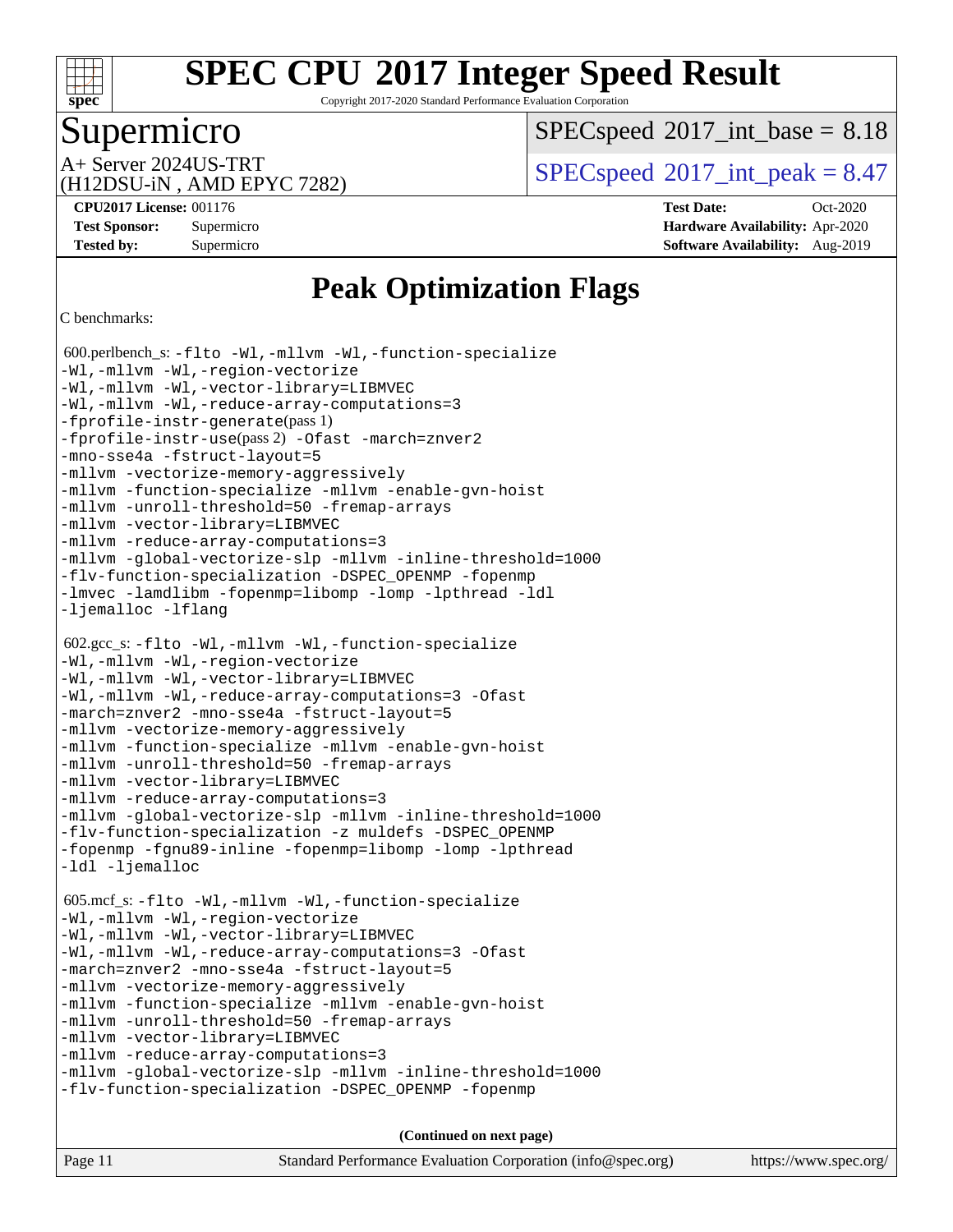

Copyright 2017-2020 Standard Performance Evaluation Corporation

### Supermicro

 $SPECspeed^{\circledcirc}2017\_int\_base = 8.18$  $SPECspeed^{\circledcirc}2017\_int\_base = 8.18$ 

(H12DSU-iN , AMD EPYC 7282)

A+ Server 2024US-TRT  $\begin{array}{|l|l|}\n\hline\n\text{A+Server 2024US-TRT}\n\hline\n\text{A-Server 3024US-TRT}\n\hline\n\end{array}$ 

**[Tested by:](http://www.spec.org/auto/cpu2017/Docs/result-fields.html#Testedby)** Supermicro **[Software Availability:](http://www.spec.org/auto/cpu2017/Docs/result-fields.html#SoftwareAvailability)** Aug-2019

**[CPU2017 License:](http://www.spec.org/auto/cpu2017/Docs/result-fields.html#CPU2017License)** 001176 **[Test Date:](http://www.spec.org/auto/cpu2017/Docs/result-fields.html#TestDate)** Oct-2020 **[Test Sponsor:](http://www.spec.org/auto/cpu2017/Docs/result-fields.html#TestSponsor)** Supermicro **[Hardware Availability:](http://www.spec.org/auto/cpu2017/Docs/result-fields.html#HardwareAvailability)** Apr-2020

### **[Peak Optimization Flags \(Continued\)](http://www.spec.org/auto/cpu2017/Docs/result-fields.html#PeakOptimizationFlags)**

```
(info@spec.org)https://www.spec.org/
 605.mcf_s (continued):
-lmvec -lamdlibm -fopenmp=libomp -lomp -lpthread -ldl
-ljemalloc -lflang
 625.x264_s: Same as 600.perlbench_s
657.xzs: basepeak = yes
C++ benchmarks: 
 620.omnetpp_s: -flto -Wl,-mllvm -Wl,-function-specialize
-Wl,-mllvm -Wl,-region-vectorize
-Wl,-mllvm -Wl,-vector-library=LIBMVEC
-Wl,-mllvm -Wl,-reduce-array-computations=3 -Ofast
-march=znver2 -flv-function-specialization
-mllvm -unroll-threshold=100
-mllvm -enable-partial-unswitch
-mllvm -loop-unswitch-threshold=200000
-mllvm -vector-library=LIBMVEC
-mllvm -inline-threshold=1000 -DSPEC_OPENMP -fopenmp
-fopenmp=libomp -lomp -lpthread -ldl -lmvec -lamdlibm
-ljemalloc -lflang
 623.xalancbmk_s: -m32 -flto -Wl,-mllvm -Wl,-function-specialize
-Wl,-mllvm -Wl,-region-vectorize
-Wl,-mllvm -Wl,-vector-library=LIBMVEC
-Wl,-mllvm -Wl,-reduce-array-computations=3 -Ofast
-march=znver2 -flv-function-specialization
-mllvm -unroll-threshold=100
-mllvm -enable-partial-unswitch
-mllvm -loop-unswitch-threshold=200000
-mllvm -vector-library=LIBMVEC
-mllvm -inline-threshold=1000-fopenmp
-fopenmp=libomp -lomp -lpthread -ldl -ljemalloc
 631.deepsjeng_s: Same as 620.omnetpp_s
 641.leela_s: basepeak = yes
Fortran benchmarks: 
-flto -Wl,-mllvm -Wl,-function-specialize
-Wl,-mllvm -Wl,-region-vectorize -Wl,-mllvm -Wl,-vector-library=LIBMVEC
-Wl,-mllvm -Wl,-reduce-array-computations=3 -ffast-math
-Wl,-mllvm -Wl,-inline-recursion=4 -Wl,-mllvm -Wl,-lsr-in-nested-loop
-Wl,-mllvm -Wl,-enable-iv-split -O3 -march=znver2 -funroll-loops
-Mrecursive -mllvm -vector-library=LIBMVEC
                                    (Continued on next page)
```